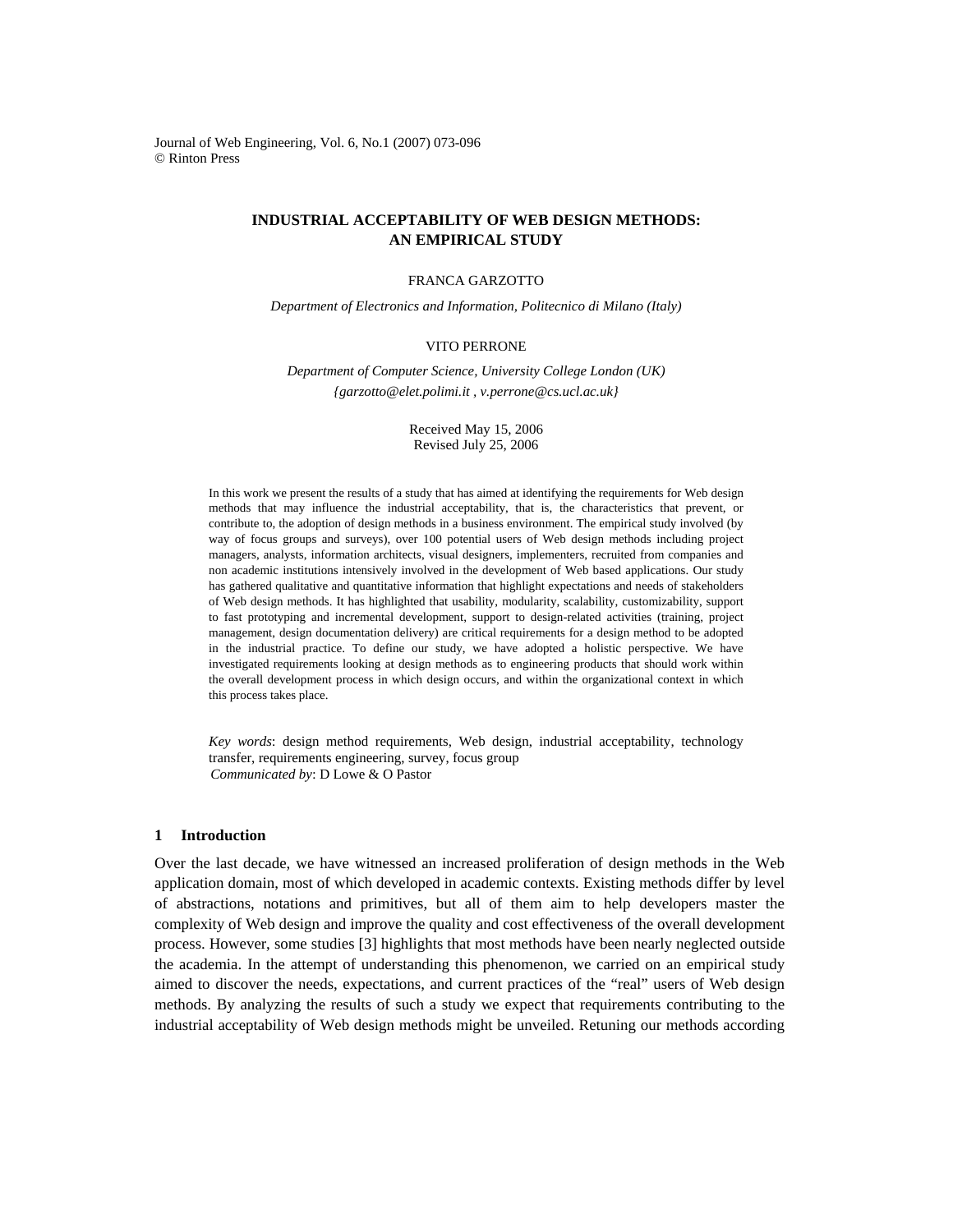to what has emerged from the practitioners' inputs might increase our (and in general the community's) chances to overcome the hurdle of acceptability.

In our study we have adopted two well known techniques for user research - focus groups and survey – which are known to complement each other, and, combined together, potentially achieve more reliable results [22]. Focus groups are collective interviews and discussions involving a small set of target representatives per session (usually from six to twelve persons). Focus groups allow collecting qualitative information which are difficult to reduce to quantitative data for systematic quantitative analysis. On the other hand, they are acknowledged as a good tool to get a general intuition of why an "audience" behaves as it does, to uncover desires and thinking processes, to collect anecdotes, and to investigate group reactions to ideas. Our focus group sessions had mainly "exploratory" objectives, aiming to capture the participants' general desires concerning Web design methods, to unveil their expectations, to understand the motivations underlying the adoption or rejection of a new method. We used the focus groups' outcomes to formulate a set of hypothesis that have been then tested on a larger sample of users, by way of a survey, whose results have been quantified, analysed, and compared using statistical techniques. The survey questions focused on the characteristics of Web design methods that emerged from the focus group sessions as relevant factors that may prevent, or contribute to, the adoption of a design method by industry. Respondents were asked to judge the relevance of various features and to prioritize them, as well as to identify some aspects of their current design practice.

Given the very nature of Web applications, heterogeneous types of professionals are usually involved in the various stages of the Web design process, and are potentially exposed, at different degrees, to design methods. Addressing such heterogeneity, the participants of our study included persons with different profiles: project managers, analysts, information architects, implementation designers. Participants were recruited from small, medium and large sized firms and public and private institutions which are involved in Web application development.

The remaining of this paper is organized as it follows. Section 2 maps out the current scenario for Web design methods and contextualize our study; Section 3 describes the focus group design and its qualitative findings. Section 4 presents the survey and the statistical analysis of its results. In section 5 we summarize our reflections drawn on the achieved results and in section 6 we draw the conclusions.

### **2 Current Scenario and previous studies: lack of non functional requirements**

In literature several methods have been proposed for supporting the design of Web applications. Most of them – OO-HDM [26], WebML [8], HDM [15], W2000 [2], UWE [17], WSDM [10], OO-H [16], and many others – have been proposed by the academic community, whilst the most known proposal in the industrial community is the WAE (Web Application Extension) proposed by Jim Conallen [9] in Rational (now IBM). The validity of such methods and ideas has been clearly confirmed by numerous successful publications in world-class conferences and journals. Moreover, their inventors have usually assessed the practical applicability of their proposals on the field by using them in applied research projects and reporting high level results.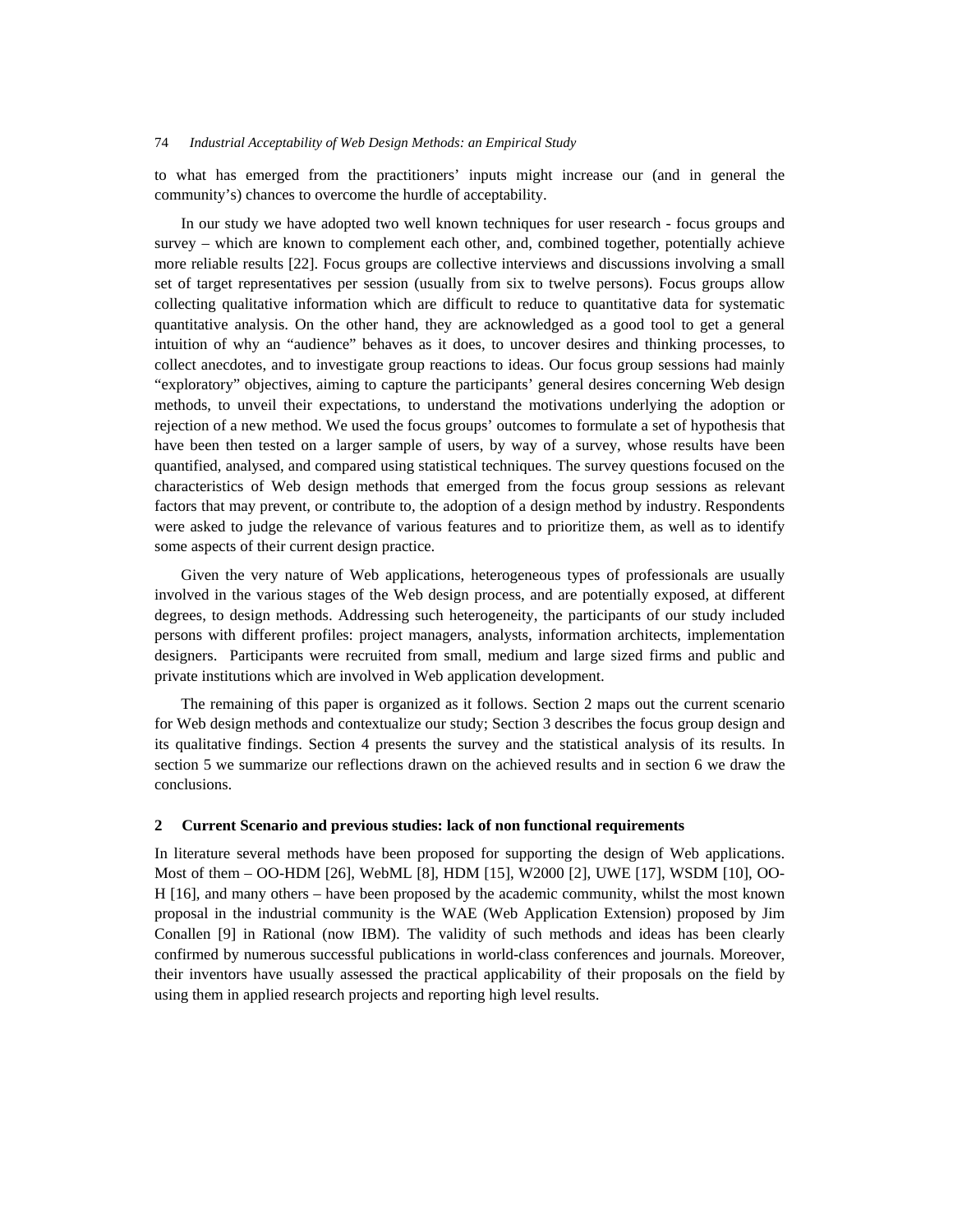Although to some extent these methods have been successful, our experience and on-the-field studies like [3] [5] [12] highlight that practitioners in industry are not using them. However, while such studies clearly show the poor adoption of design methods for Web applications, no study has investigated, as far as our knowledge is concerned, what may encourage their adoption or, conversely, what obstacles are hindering their diffusion.

Adopting a holistic approach, we have considered design methods as engineering products with target market and stakeholders. As any other engineering product, their success is strictly related to the degree by which their requirements are accomplished. Traditionally, requirements are divided between functional and non-functional ones. Functional requirements for a design method can be considered all those dictating what design aspects a method should support and may be either domain dependent or domain independent. Investigating functional requirements is out of the scope of this work, even because we believe that, given the high quality results reported in literature, this category of requirements has been extensively analyzed and most of current methods accomplish them [25]. Non functional requirements are those concerning quality aspects like usability, performance, accuracy, flexibility, etc., process requirements like costs, time etc., and interfaces requirements. This requirements category has not been explicitly investigated so far but lack of support for such requirements might be one of the main causes of the fact that existing design methods have only achieved a partial success. In this light, our investigation can be seen as an attempt to identify non functional characteristics of design methods since it does not address specific design aspects but rather the qualities that might influence their acceptability in the industrial setting.

### **3 Focus Groups**

### *3.1 Focus group organization*

We recruited the focus groups participants from companies or governmental institutions who (at the time of the study) were partners, with us, of large multi-team projects at national or international level, in different domains such as e-commerce, e-banking, e-publishing, e-culture, e-learning.

We organized six focus group sessions, each one running for approximately two hours and involving six-eight persons (as well as one moderator and his or her assistants). For each focus group we prepared a set of general issues to loosely guide the discussion. These issues were elaborated on the basis of our experience in building and using our own design models (HDM [15] and W2000 [2]), on studies reported in literature (see previous section), and, as the study proceeded, on our understandings from previous focus groups. However, we opted for a free-flow conversation, instead of constraining it in a question/answer schema, to foster uncovering of unconsidered opinions, desires, experiences, and feelings. To stimulate participants to focus on experiences and problems, rather than jumping to solutions, we suggested a scenario-based approach [7]. We invited participants to talk about design stories, episodes, or anecdotes occurred during their design activities, sometimes interplaying their narrations with questions such as "what was the most frustrating (or satisfying) situation you experimented here, and why?", "how easy/difficult it is for you to share design decisions with other team members, and why", "if you had this feature would you use it?" By way of this "story telling" work, and the discussions that arose, we could shed light on the complex experiences of the interviewees; the way they carry on design tasks; the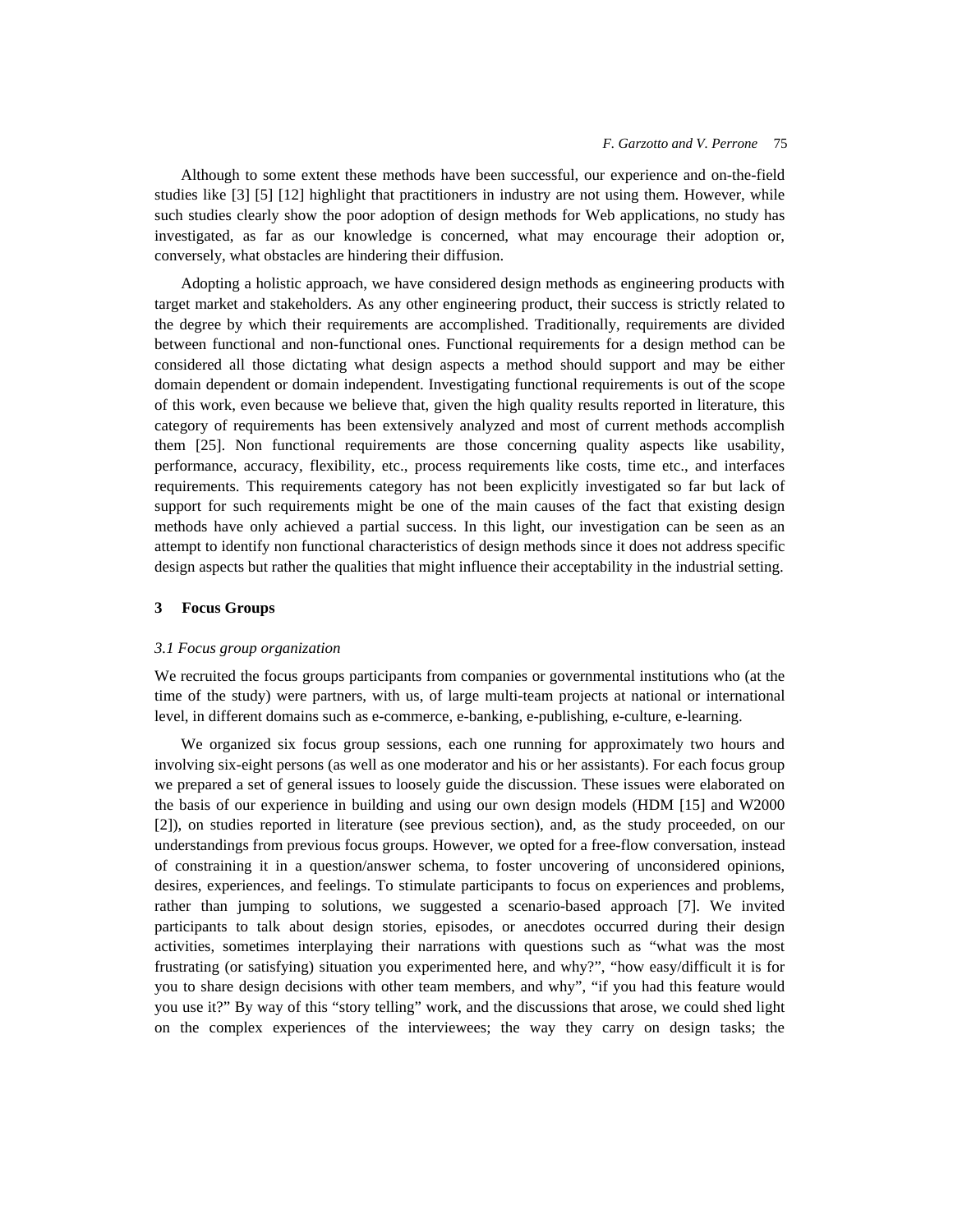organizational contexts which they work in; the problem they face and how they solve them; the individual (sometime shared) idiosyncrasies; the parameters which they base their choices and take their decisions on, the erroneous expectations and disappointments, the prejudices and mental models they have.

## *3.2 Focus groups findings*

During the focus groups we collected a lot of raw information, recorded by means of annotations, on-the-fly "transcripts", visual sketches, post-session debriefing notes, which needed a first elaboration to be further analyzed. Here the collected data was interpreted, cross-related among the various interviews, filtered and clustered. The main findings of this first part of our study can be described as it follows (in brackets we quote the participants' words as recorded during the various sessions).

### **"The concepts of design and design method may be ambiguous"**

The term "design method" has different meanings and is used in many different ways (which oftentimes happens also in the scientific literature, especially when the term is used in different communities). In some cases, the notion of design method has an informal sense: a set of in-house practical guidelines on how to carry on the design activities. For some participants, design method is synonymous of design modelling language i.e., a set of concepts, primitives, and notations to describe the design solutions concerning a system under development, or some aspects of it. For other participants, a design method is "a kind of methodology", providing modelling features plus "something concerning how to use them throughout the design activities". A design method may address "how to do design" at different degrees of complexity, rigour, and granularity, ranging from heuristic guidelines to a more formal process [23], expressed by means of tasks, activities, and phases, their inputs, outputs, constraints, mutual relationships and dependencies, resources and needed expertise, etc. In the rest of this paper we will use the term design method in the third sense, and design model as a shortcut for design modelling language.

### **"The organizational scenario is a critical issue"**

Project managers look to software development from "business oriented" and "process driven" perspectives. They have in mind the current practice, the organizational and budget constraints of their institution and they are strongly concerned both by the cost of introducing a new method and by the organizational changes it may require in the current workflow (a phenomenon sometime referred as "organizational inertia") [20]. They would like to be able to introduce it partially and to integrate it in the current practice progressively. In addition, managers look for processes that are well structured, systematic, easy to monitor. They look for tools that support managerial activities related to design, such as planning and monitoring design activities in terms of time, resources, expected outputs, milestones, etc. Finally, managers are concerned about training issues, as they may face situations of frequent turn-over. Newcomers must become productive in the use of a method as soon as possible, and availability of good documentation, training modules, a "reference workflow" for the design process, are all considered important incentives to the adoption of a new method.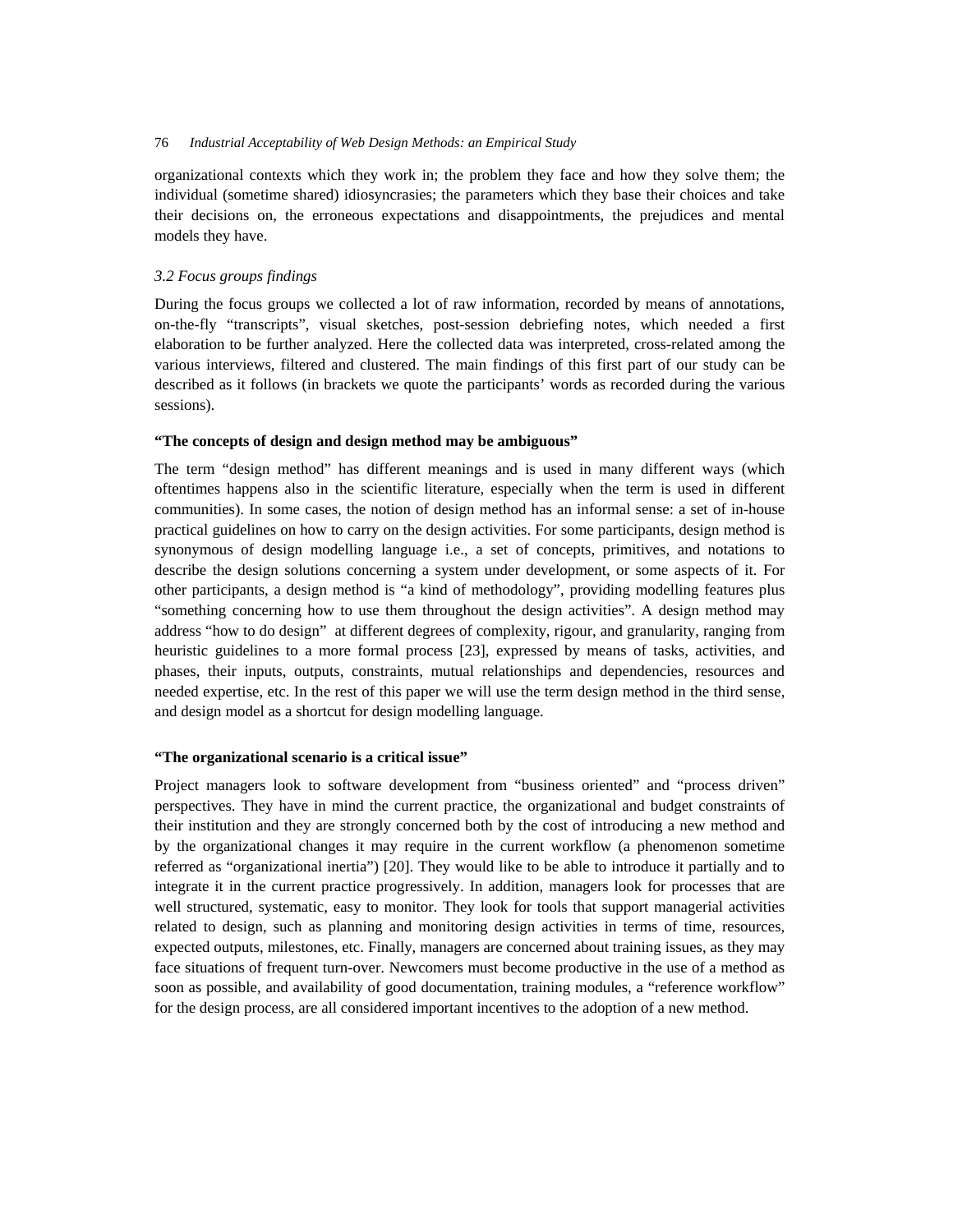## **"We want to learn a method fast and to use it easily"**

The majority of participants agreed that the facility to understand and to use concepts and notations of a design method is a key criterion for its adoption. Only few persons, involved in the advanced phases of design, declare that they can sacrifice usability to the richness of a design method and to good tools for fast prototyping or code generation (discussed in the follow). The availability of high quality, usable documentation is considered an important issue for both improving ease of use and achieving good learnability rates. One of the key criticisms on academic methods is the lack of documentation that is targeted to practitioner and that offers real examples and complete real case studies.

# **"We need live support"**

Most of the participants stressed that applying a method to the design of complex applications is much more effective if there is a proper "mediation" by experts. An approach that turned out to be effective in some participants' experience is to be trained on a design method in a short and intensive course, and then carrying on together (trainers and trainees, side by side) some design activities in at least a small part of a real project.

### **"We keep reusing portions of our previous designs in different contexts"**

Expert designers work a lot "by reuse" in the different projects and constantly apply (consciously or unconsciously) design patterns [14]. There is a general agreement about the value of patterns as a means for improving the effectiveness of design, sharing design experience, and improving communication. Some participants indicate that they use patterns (either offered by some pattern book or defined inside the organization) in their team as a jargon to describe in a few words design solutions that would otherwise require a lot of words or graphical notations to be communicated.

### **"We speak different languages... but we need to cooperate"**

In the different stages of the development cycle of a significantly complex interactive system, the design involves different tasks and heterogeneous knowledge and skills. A Web design team usually includes domain experts, economic analysts, communication experts, information architects, graphical designers, software architecture designers, security experts, and so on. In this context, several participants highlighted two conflicting requirements. On the one hand, there is the need of different design languages and guidelines for addressing the different design tasks. During the very early stage of design, designers need to sketch solutions and to use a design method mainly as a tool for brainstorming and reasoning, or for discussing ideas with developers, customers, users. Moving towards implementation, designers need more formal and detailed modelling languages, closer to the business logic and the software architecture of the system-to-be. On the other hand, designers need means by which the different kinds of people involved in the design can communicate, understand each other, discuss their opinions, and ultimately cooperate.

### **"We want to be free"**

Participants' stories show that expert designers feel uncomfortable within the constraints of a rigid, sequential design workflow. Being requirements definition a fluid and evolving task, design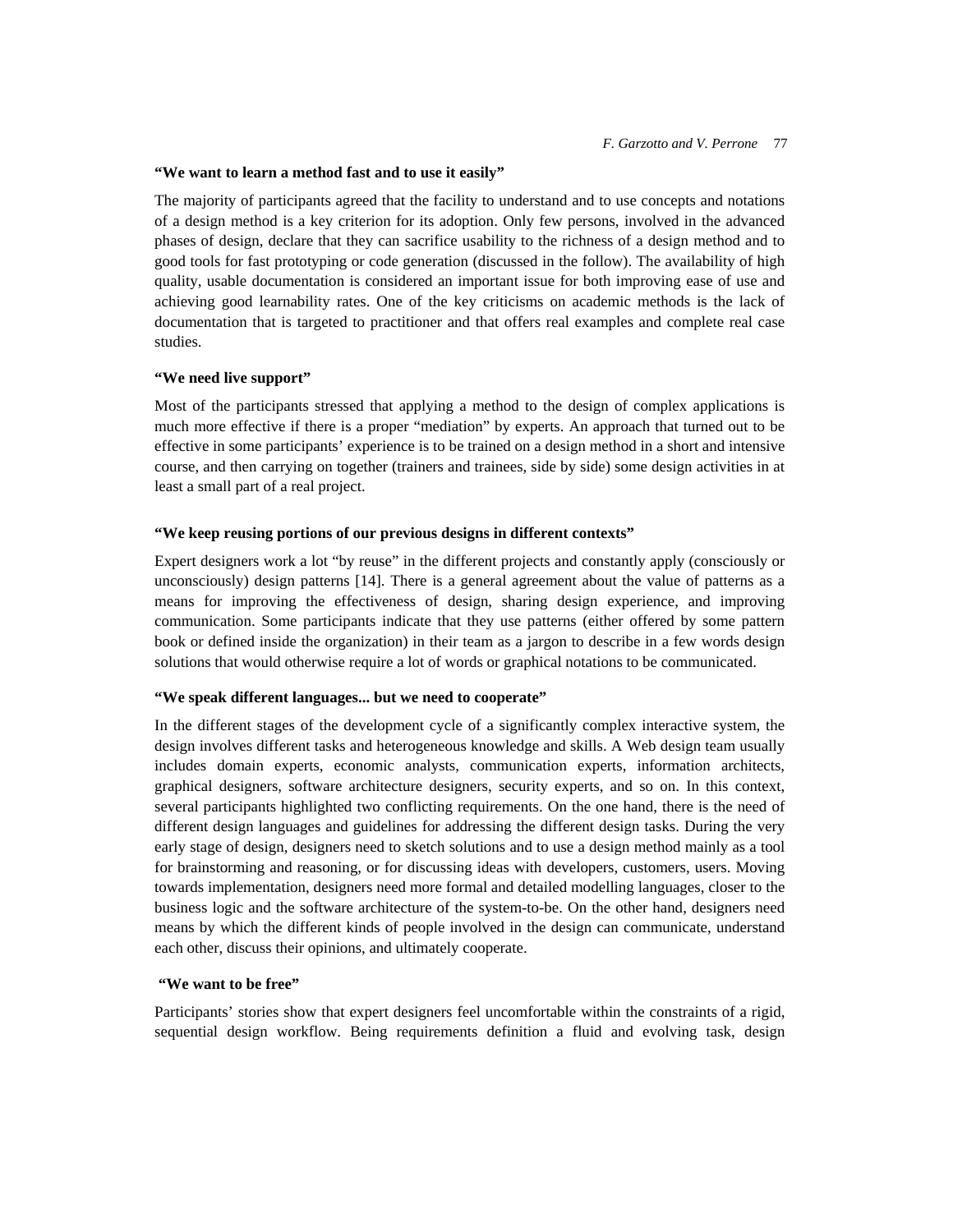hypothesis may change rapidly, partial design solutions are continuously produced, and often need to be reworked. Thus focus group discussions confirm that in complex applications a design process is intrinsically iterative and incremental [19]: application design specifications are produced through a set of progressively improved versions, iterating the same design task several times. In addition, the reported experiences highlight that designers use the same method in multiple ways, according to the different practices used in a company or the individual mental model and style. Expert participants like to customize the design notations and primitives and the design process, to adapt them according to the different situations of use induced by different application fields, project constraints, working context, and so forth. They regarded the customization capability of UML [4] as an appealing feature of this method, although only a few of them actually used it.

# **"Writing design documentation requires too much effort"**

Delivering a good quality design documentation is crucial both for managerial reasons (being sometime the contractual basis for discussing the development follow-up with the customer) and for implementation effectiveness (to avoid misunderstandings with the implementers). Most of the participants complain about the effort needed to work by hand when writing design specifications and pack them into good design documents. While some participants were more in favour of a "generic" design tool, other invoked a tool strongly tailored to the specific design method they adopt. Several of them claim that the availability of specification tools like Rational Rose™ is a key reason of the UML success. Among their desiderata for a support tool, they mention features like versioning, consistency check (an activity where machines are more effective than humans), and support to clustering and multiple views of design specifications.

### **"We need to move to implementation, after all"**

Many participants were concerned with the mapping from design to early prototyping and to implementation. They mentioned the sense of frustration arising when, after the effort needed to produce accurate design specifications, they have to translate them by hand and from scratch into a mock up prototype or more mature implementation structures. Many participants consider the code generation facility of Rational Rose™ (which generates object oriented code skeletons starting from UML specifications) one of the main appealing features of this tool.

# **"Standards are not a panacea"**

The issue of "being a standard" for process, model, or method, received divergent opinions, ranging from someone who very much appreciate standards to others who, more cynically, do not consider standards as an issue at all.

# **4 The survey**

On the basis of results gathered in the focus group sessions, we identified a significant number of hypotheses which needed a further validation by way of quantitative data analysis. A survey was thus built addressing three main goals:

1) Drawing a picture of the current design practice in industry and to analyze whether the current practice may influence the users' opinions about design method issues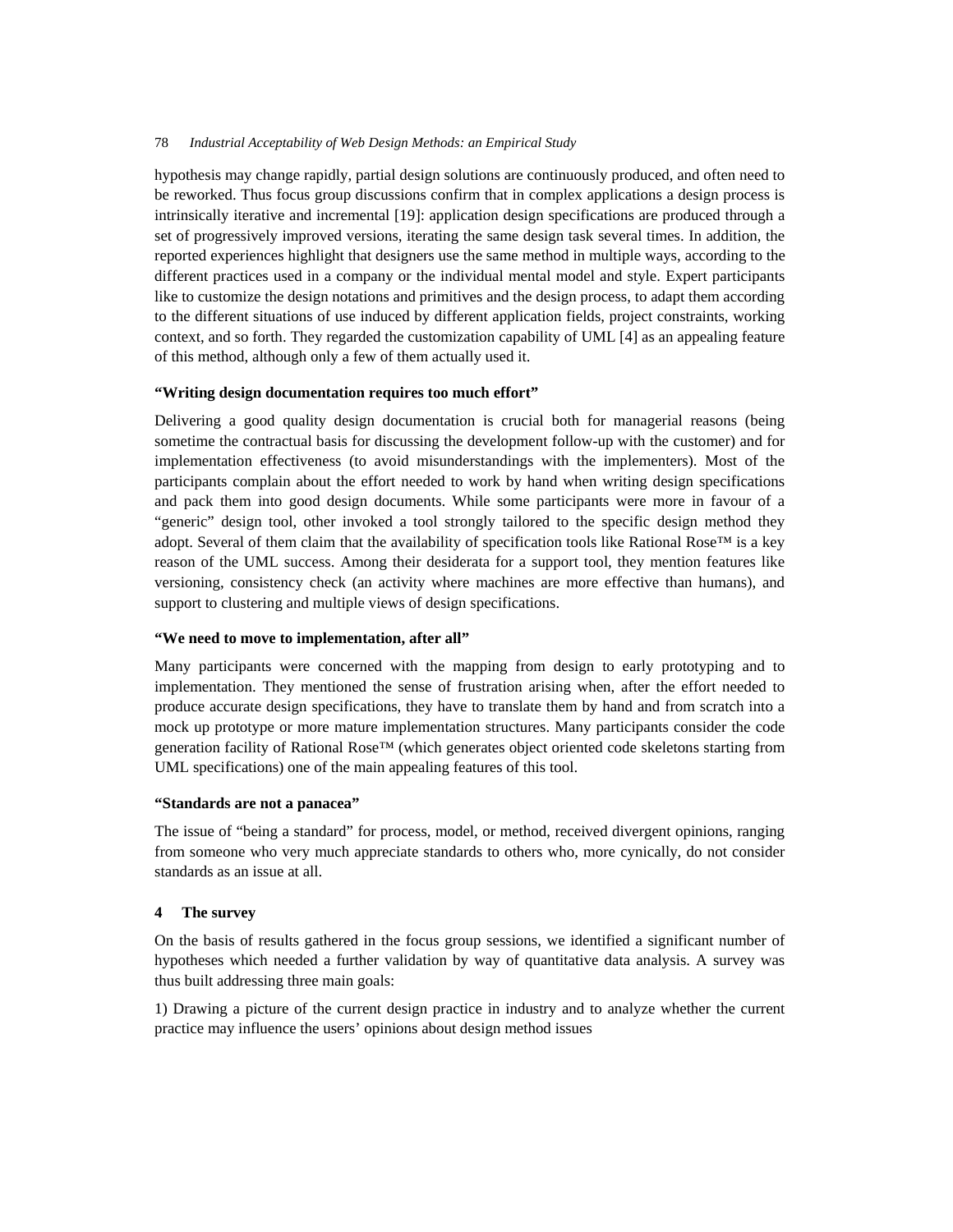2) Validating (or invalidating) desires, opinions, and trends discovered during the focus groups on the basis of a larger sample and by means quantitative data suitable for statistical analysis

3) Ranking the relevance of different requirements about several aspects of design methods and support documentation and tools

### *4.1 Recruitment*

1

Target companies and organizations were recruited among those ones we had some direct or indirect (by means of our partners or colleagues) relations with. This strategy was motivated by two main reasons. First, we wanted to avoid a low response ratea that might cause a non-response bias on the survey results [6]. Second, since the questionnaire required about 20-30 minutes to be filled up, having exploited such connections made us more confident of the achieved responses.

The survey was sent by e-mail messages, addressed to our (or our partners/colleagues') contact persons within the company, with the instruction of distributing the survey package to from 1 up to 5 his/her colleagues (depending on the company size, 1-2 for small, 1-3 for medium and 1-5 for large). In the instruction we also requested to involve persons who had not worked with us (or our partners/colleagues) and with specific profiles: professionals with at least 5 years of experience, covering one of the following roles:

• Project managers (PM): addressing those members of a development team who usually have a strong technical background built in several years working in the field and are in charge of the whole development process of a system. They should have a global view on which the required characteristics of a design method are in all the project phases. We also expressed, in the e-mail, a preference about this kind of profile because we supposed it should have a more comprehensive view on requirements and, in some cases (mostly in small and medium companies) could influence the decision of adopting or not a new method.

• Senior analysts/designers (SA): addressing those members of the project team who are in charge of, respectively, acquiring and analyzing the system requirements and designing the early solution. We grouped together these two roles because, in our experience, in many project concerning Web systems the same persons may cover both these roles in the early phase of the project. Moreover, in medium companies these roles may be undistinguished.

Senior Developers (SD): by this role we intend those members of the development team who are in charge of defining in detail the software design and leading the implementation activities.

In synthesis, in this investigation we mainly addressed those professionals who use (or should use) design methods to support their daily work, or at least are exposed to design specifications and, thus, involved in the decision of whether adopting or not a new design method. This means that this sample is a purposive, non-probabilistic one. Our selection of the sample was driven by the the same argumentations used by Fitzgerald [13] in his survey. He states that: "…researchers have criticised the lack of use of random sampling strategies in Information System research [21] (cited in [13]). However, Mason ([24] cited in [13]) has pointed out that in IS research, access is often one of the

<sup>&</sup>lt;sup>a</sup> In similar surveys, Barry & Lang (2001) received only 10% of usable responses and Fitzgerald (1998) 21%.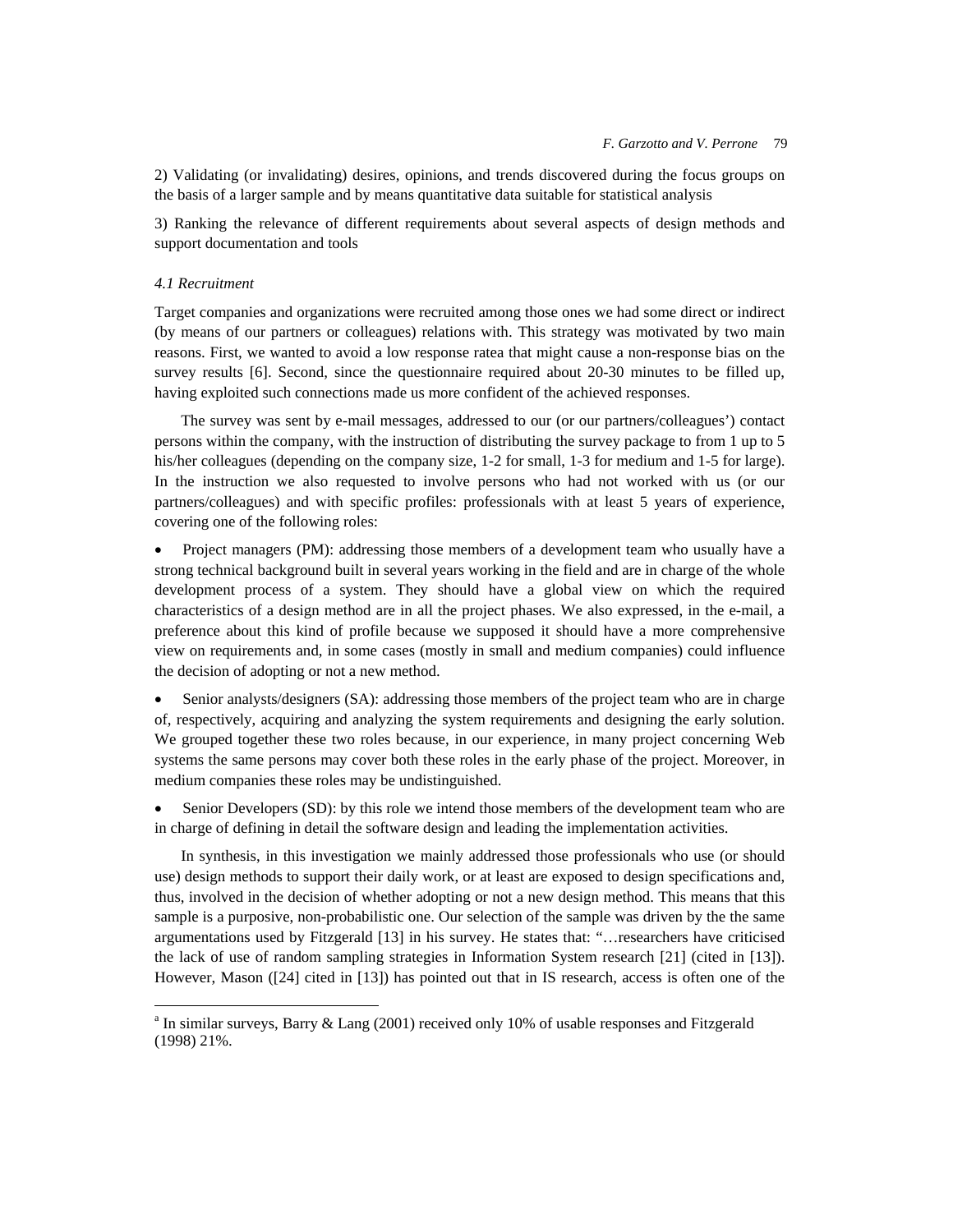problematic issues. He suggests that rather than criticising the lack of true random sampling, researchers should strive to construct samples that allow the most powerful inferences to be made. Therefore, one of the principles guiding the sample selection was that of ensuring that participants would be likely to be significantly and directly involved in the phenomenon of interest. This strategy is in keeping with that recommended in [11] which recommends that samples be chosen for theoretical reasons so that the phenomenon of interest is more likely to be present."

The questionnaire was sent to 11 organizations in North and South America (5 and 6 respectively), and 70 in Europe (from 8 different countries) in two sessions 6 months apart one from the other. Due to the short distance between the two sections and considering that we targeted the same kinds of companies, we consider them as a unique sample for the sake of this study.

#### *4.2 Questionnaire structure*

The questionnaire is organized in four sections: 1. Profile and Current Practice; 2. General requirements for a design method; 3. Requirements for Support Documentation; 4. Requirements for Support Tools. Each section includes several groups of questions, definitions of the terms and is complemented by explanations of the questions when needed. Moreover, the questionnaire has a companion glossary where each non trivial term used to formulate the questions is clearly explained.

**Section 1 - "Profile and Current Practice":** aims to identify the respondent' profile (according to the categories listed above) and explores methods and processes currently adopted within the respondent's company in projects where the respondent has been involved. This part investigates three main aspects of the current practice:

• **Business Logic design**: what business logic design methods (Object Oriented, RAD, etc.) have been used so far

Web design: focusing on Web systems development, what Web engineering design methods have been used to design specific aspects of Web applications like navigation, presentation, etc. Besides specific Web engineering design methods (HDM, OOHDM, WebML, etc.) and the usual "others" and "none" options, we also include the generic "UML" option to investigate whether UML is also used to this purpose, despite the fact it lacks of a proper expressive power with this respect [12]

• **Design Process**: what design processes have been adopted in most projects

**Section 2 – General Requirements of a Design Method:** addresses general requirements of a design method. Firstly, respondents are asked to rank (using a Likert scale: *Not Desired at all*, *Desired*, *Strongly Desired*, *Absolutely Necessary*) the relevance of each characteristic (see Figure1), then to mark which specific characteristics of each individual aspect they consider important for a method (see some samples of questions in figure 2).

**Section 3 – "Requirements for Design Documentation":** addresses requirements of support documentation about the design method and aims to identify what kinds of documentation practitioners would wish to be provided with.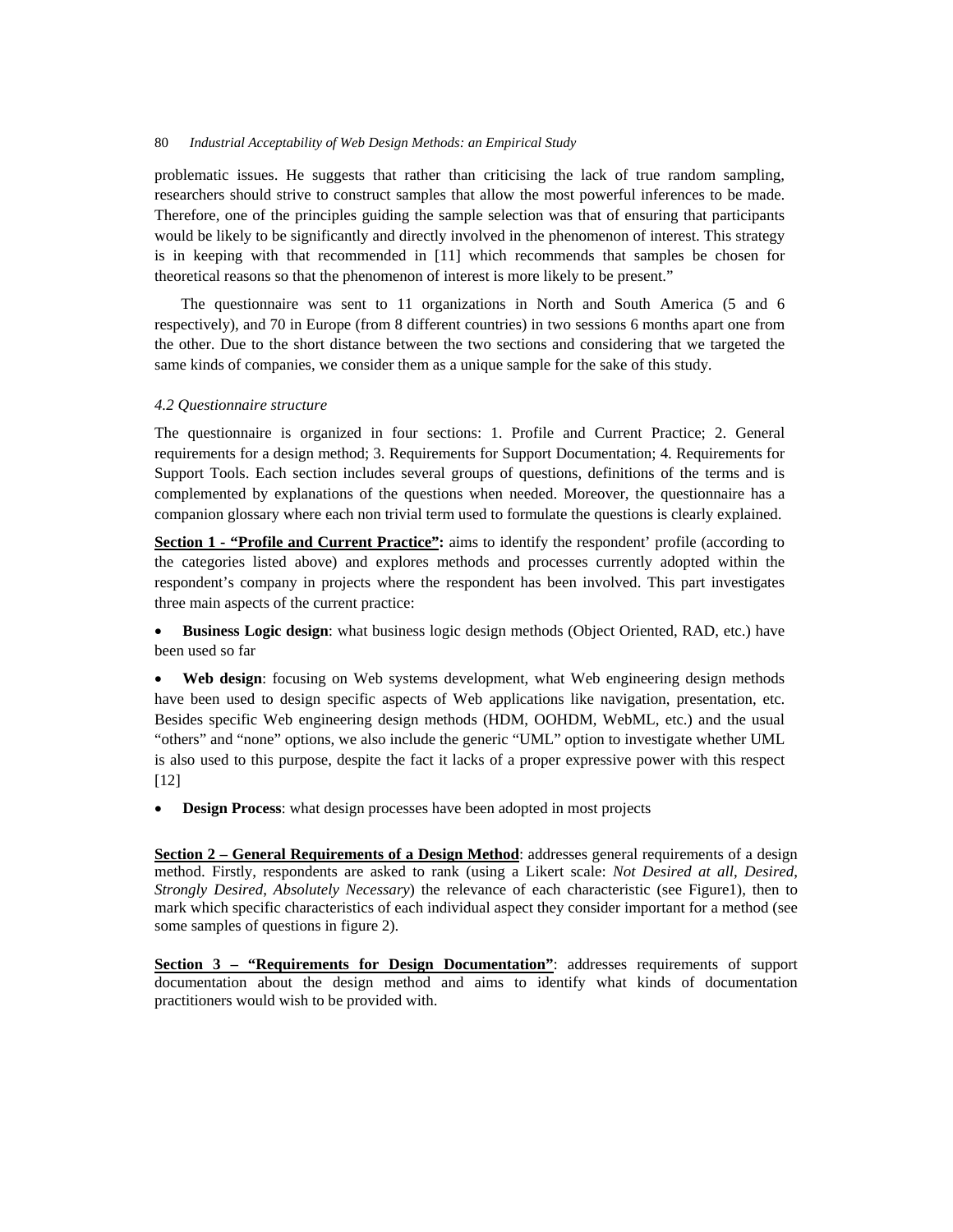### *F. Garzotto and V. Perrone* 81

| <b>Characteristic</b>                                        | Not relevant<br>at all | <b>Relevant</b> | <b>Strongly</b><br>relevant | Absolutely<br>necessary |
|--------------------------------------------------------------|------------------------|-----------------|-----------------------------|-------------------------|
| Ease to learn                                                |                        |                 |                             |                         |
| Ease to use                                                  |                        |                 |                             |                         |
| Being a standard                                             |                        |                 |                             |                         |
| Documentation support                                        |                        |                 |                             |                         |
| Process Customisation                                        |                        |                 |                             |                         |
| Support for Iterative and<br>Incremental Design<br>Lifecycle |                        |                 |                             |                         |
| Project Management<br>Support                                |                        |                 |                             |                         |
| Fast prototyping                                             |                        |                 |                             |                         |
| CASE tools support                                           |                        |                 |                             |                         |

Figure 1: Investigating general requirements on a design method

**Section 4 – "Requirements for Support Tools"**: addresses requirements focused on tools that support the design specification and other activities related to design (documentation delivery, fast prototyping, code derivation, etc.). This section includes several questions where respondents are asked to judge the relevance of some specific tool characteristics using a four-point Likert scale as shown in section 2. In particular, the investigated features are been:

• **Flexible models management:** features that allow designers to easily switch back and forth among different design tasks

• **Model Versioning:** feature that helps designers manage different versions of their design specifications (e.g., produced by different authors or at different design stages)

• **Code derivation:** feature that allows the generation of code skeleton from design specification

• **Semi-Automatic generation of prototype:** features that allow the generation of a prototype application from the design models. Responses were also cross-checked with those acquired in section one where we asked what kind of prototype is is desired and what purpose prototyping should serve

• **Integration with a design method:** questions that aims to explore the desired degree of adherence of a CASE tool to a specific design method, investigating whether respondent need a system that is strongly tailored to a specific design method, or rather prefer a general purpose CASE tool, which can be personalized by designers according to the method they adopt

• **Multiple view of the same design artifact:** feature that allows deriving multiple "views" of the same design artifact, clustering and restructuring a set of design specifications to select only those relevant for a given set of users, looking at specifications at different levels of abstractions and so forth

• **Consistency Check:** feature that allows detecting the consistency of design specifications with respect to the model constraints, reporting possible violations (e.g., a missing cardinality in a relation, a missing attribute in an information structure, a dangling link, and similar)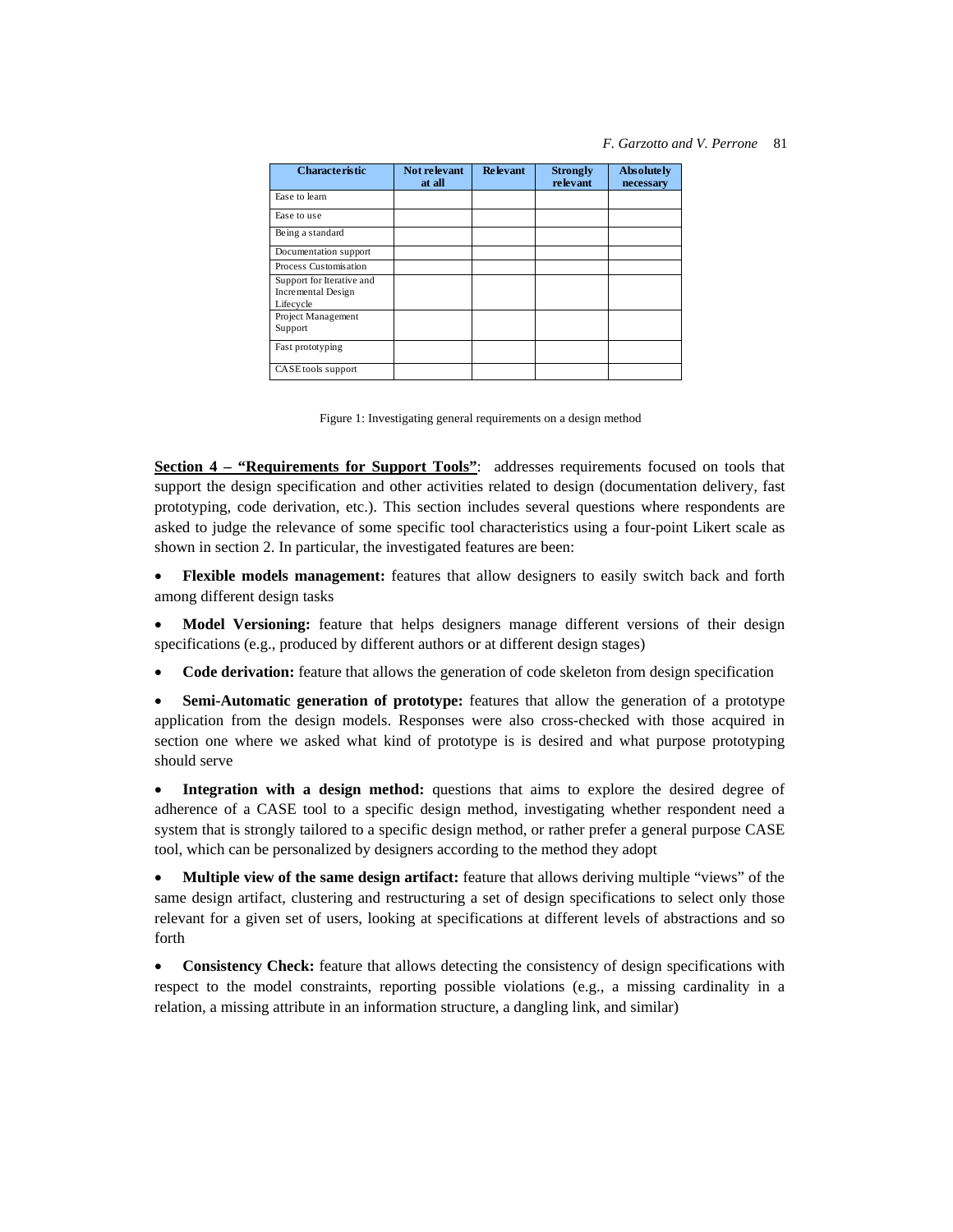• **Semi-automatic derivation of documentation:** feature that allows producing design documentation exploiting the information collected during the model drawing

• **MS-Windows look and feel:** question that aims to discover whether a standard MS Windowslike look and feel is required or rather different interface paradigms for the design tools interface are accepted as well.

| h.                                                                                                                          |                                                                 | <b>Regarding Project Management</b><br>Which of the following activities concerning project management are considered |  |  |  |
|-----------------------------------------------------------------------------------------------------------------------------|-----------------------------------------------------------------|-----------------------------------------------------------------------------------------------------------------------|--|--|--|
|                                                                                                                             | important to be supported in a design method?                   |                                                                                                                       |  |  |  |
|                                                                                                                             | i.<br>Time planning.                                            |                                                                                                                       |  |  |  |
|                                                                                                                             | ii.<br>Assignment of workers to specific work activities.       |                                                                                                                       |  |  |  |
|                                                                                                                             | iii.                                                            | Change management.                                                                                                    |  |  |  |
|                                                                                                                             | iv.                                                             | Client management.                                                                                                    |  |  |  |
|                                                                                                                             | V.                                                              | Stakeholder management.                                                                                               |  |  |  |
|                                                                                                                             | vi.                                                             | Configuration management.                                                                                             |  |  |  |
|                                                                                                                             |                                                                 | Please provide here specific comments and suggestions about project management support                                |  |  |  |
| a.                                                                                                                          |                                                                 | <b>Regarding Ease to Learn</b><br>Which is the time (in months) expected to be spent in order to learn how to use a   |  |  |  |
|                                                                                                                             | method?                                                         |                                                                                                                       |  |  |  |
|                                                                                                                             | i.                                                              | At most 1 week.                                                                                                       |  |  |  |
|                                                                                                                             | ii.                                                             | 2 to 4 weeks.                                                                                                         |  |  |  |
|                                                                                                                             | iii.                                                            | More than 4 weeks.                                                                                                    |  |  |  |
| b.                                                                                                                          | Which type of training is preferred in order to learn a method? |                                                                                                                       |  |  |  |
|                                                                                                                             | iv.                                                             | On-line courses.                                                                                                      |  |  |  |
|                                                                                                                             | v.                                                              | Mentoring.                                                                                                            |  |  |  |
|                                                                                                                             | vi.                                                             | Theory/Practice courses.                                                                                              |  |  |  |
| <b>Regarding Fast Prototyping</b><br>Which of the following aspects are considered a motivation for fast prototyping?<br>a. |                                                                 |                                                                                                                       |  |  |  |
|                                                                                                                             | i.                                                              | Requirements validation.                                                                                              |  |  |  |
|                                                                                                                             | ii.                                                             | Rapid client satisfaction.                                                                                            |  |  |  |
|                                                                                                                             | iii.                                                            | Design validation.                                                                                                    |  |  |  |
|                                                                                                                             |                                                                 |                                                                                                                       |  |  |  |

Figure 2: Sample of detailed questions about individual requirements

# *4.3 Analysis of survey responses*

A total of 82 filled questionnaires were received giving an overall response rate of 44 percent. This level of response rate is twice the rate achieved in similar studies – in [3] it was 10 percent and 22 percent in [13]. To analyze the questionnaire data we have used a software package, specially suited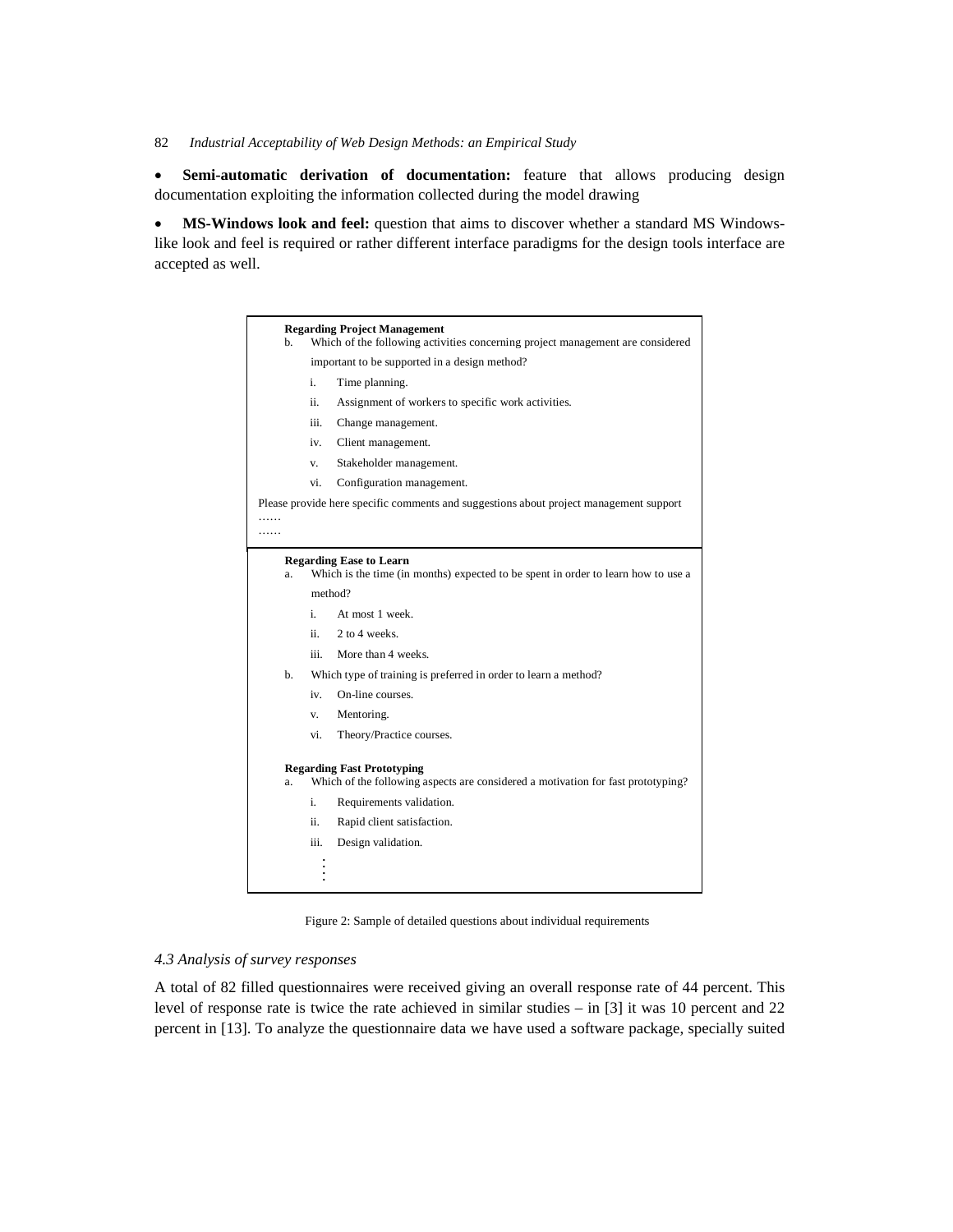for statistical analysis of survey, named StatPac (www.statpac.com). Depending on the kind of question, the acquired data falls in one of the following categories:

• **Option Rating:** includes all the questions where respondents are asked to rank the importance of various possible characteristics of either method, documentation or tool using a four-level Likert scaleb ("Not Relevant", "Relevant", "Strongly Relevant", "Absolutely Necessary"). Descriptive statistic techniques (mean, median, mode, standard deviation, significance coefficient) have been used to analyze the sample's tendency expressed by such a kind of data

• **Multi-response:** includes all the questions concerning either the desired attributes/features/properties of design methods or respondent's professional experience. The collected data represents the number of respondents who have expressed a preference for one of the proposed options. Percent frequency distribution and confidence interval (calculated by first computing the estimated standard errorc of the proportion, and then using the t distribution to find the actual interval) have been used to analyze the sample's tendency. Findings falling in this category are described adopting the notation "observed frequency" ± "expected variation" within the stated Confidence Interval (usually  $CI=95\%$ ). Thus, referring to the variable X, the value 65 $\pm 10,3\%$ with CI=95% means that X has been chosen by 65% of our respondents and that in a similar population we could expect a variation of  $\pm 10,3\%$  with a confidence interval of 95%

Besides the analysis of each single question, we have also used various cross-variable statistic analysis techniques to evaluate eventual mutual influences among variables. Typically, the cross analysis has involved information representing the respondents' profile and data representing their requirements about method, documentation and tools. The Mann-Whitney test (more suitable respect to the T-Test in case of ordinal data) [1] has been used to uncover eventual significant differences among different groups of practitioners with different professional background or role (exploiting data acquired in the first section) for any variable where a Likert scale has been adopted.

Finally, correlation coefficients have been calculated for variables potentially related with one another, on the basis of observations collected in the focus group sessions, in order to uncover eventual relationships among the respective tendencies. The correlation coefficient has been calculated using the Spearman's rank-difference technique in case of ordinal data and the Pearson's product-moment formula in case of interval or ratio-type data.

In the following paragraphs the result of the questionnaire analysis is reported organized according to the questionnaire structure. Eventual relationships between respondents' background and findings, and between various variable tendencies are pointed out and commented only where these have shown a statistical relevance.

1

<sup>&</sup>lt;sup>b</sup> Collected data are ordinal since they have an inherent order and sequence. However, it cannot be assumed that the respondent means that the difference between "Not Relevant" and "Relevant" is the same as between "Absolutely Necessary" and "Strongly Relevant". Adopted statistic technique takes into account such consideration, that is, they are those typically used to analyze data organized according to a Likert scale.

<sup>&</sup>lt;sup>c</sup> In particular, since the analyzed sample is quite reduced with the respect of the whole population (say less than ten percent), we have not used the finite population correction factor (1-n/N).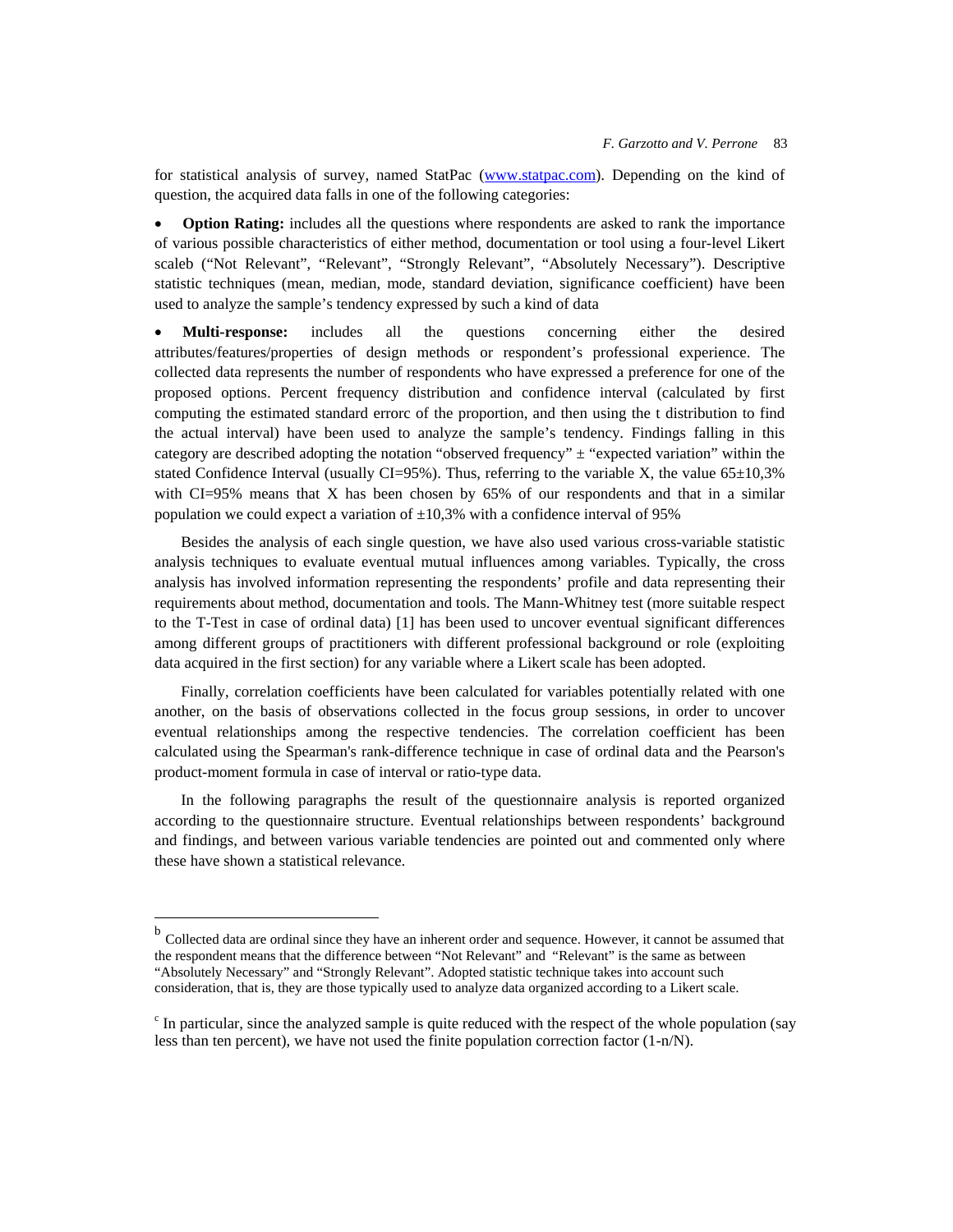#### *4.4 Respondents' profile and current practice*

In this paragraph we describe the respondents' profile and current practice on the basis of the data collected in the first section of the questionnaire (*Profile and Current Practice*). This information should provide readers with a clearer picture about the professional background of our respondents as well as an idea of the current practice in the investigated field. This information is also used, by means of cross-tabulation techniques, to assess eventual influences of the respondents' background on their desiderata concerning design methods.

As regard to the respondent role, most of respondents were Project Manager (77% of the total, meaning that respondents have followed our request concerning the preferred profiles) followed by Senior Developers (15%) and Senior Analysts/Designers (8%). Cross-tabulating respondent roles with company size, we can only point out that PM were almost equally distributed across all the three sizes, while most of SD belonged to small companies (which are expected to be less structured) and most of the SA belonged to large ones (where it is easier to find professionals who cover this specific role).



Figure 3: Adopted methods for design activities

Concerning design methods, Figure3a shows how *object oriented methods* are the most used (74%) along with *relational methods* (40,7%), to design the business layer of an application. Interestingly, nobody has answered "no design methods" are used, even if some of the respondents declare that *in-house adaptations* (15%) of current methods are used. Focusing on object oriented methods and referring to the UML environment (Figure3b), we notice that that almost all UML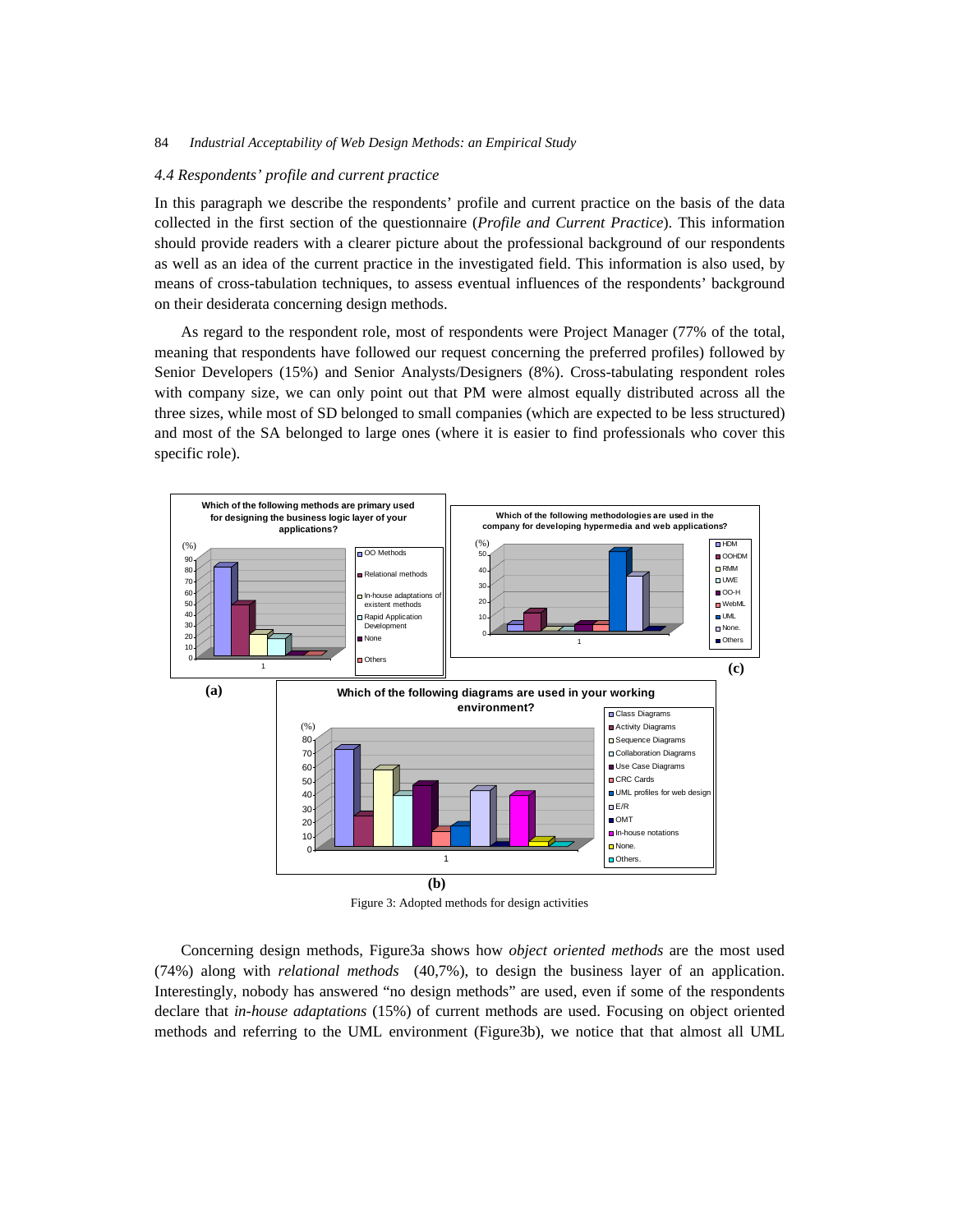"models" are quite popular. *Class diagrams* are the most used (70%) together with *sequence* (55%) and *collaboration* (37%) diagrams. More than one third of the respondents uses *in-house notations* for representing such diagrams, and only *7%* of respondents use the *UML profile* for Web applications design (the WAE – Web Applications Extension proposed in [9]). The generic questions on design methods have been complemented with a question focusing on the specific Web applications domain. Here we asked which design methods are used for designing Web applications, citing the most known academic methodologies like HDM [15], OO-HDM [26], RMM [18], UWE [17], OO-H [16], WebML [8], as well as the generic UML again (explaining that we do not refer to any specific UML Web extension but to UML models in general). Responses to this question, shown in Figure3c, highlight that in practice *no Web specific academic method* is actually used and respondents are about to be split in those who use in some way *UML* (48%) and those who do *not use any methodological support* (44%) for developing Web applications. Comparing this finding with the results of Figure 3b, we might argue that some of respondents who claim to use UML but not UML profile might use in-house customized UML when addressing Web application design.

Finally, concerning the adoption of design processes, findings of Figure 4 tell us that the *traditional cascade lifecycle* is still the most used (40,7%), while *RUP*, *XP* but also *none* and *others* have received almost the same score (20%).



Figure 4: Adopted design processes

#### *4.5 General Requirements for a Design Method*

Table 1 summarizes the information acquired in Section 2 of the questionnaire shown in figure 1. Looking to the statistical analysis of the acquired data, a number of considerations about the population requirements can be drawn. *Easy to Use* has the highest mean and smallest variance and is considered *strongly relevant* or *absolutely necessary by 80%* of the respondents, resulting definitively the most desired requirement for a design method. *Easy to Learn* is also considered quite important (42,3% *relevant* and 37,5% *strongly relevant*) but mean and variance are similar to other requirements. Being *Ease to Learn* and *ease to use* typical factors contributing to perceived usability, we argue that one of the lacks of current method is being usable. Preferred learning activities and time have been also investigated and respondents' opinions are reported in the following of this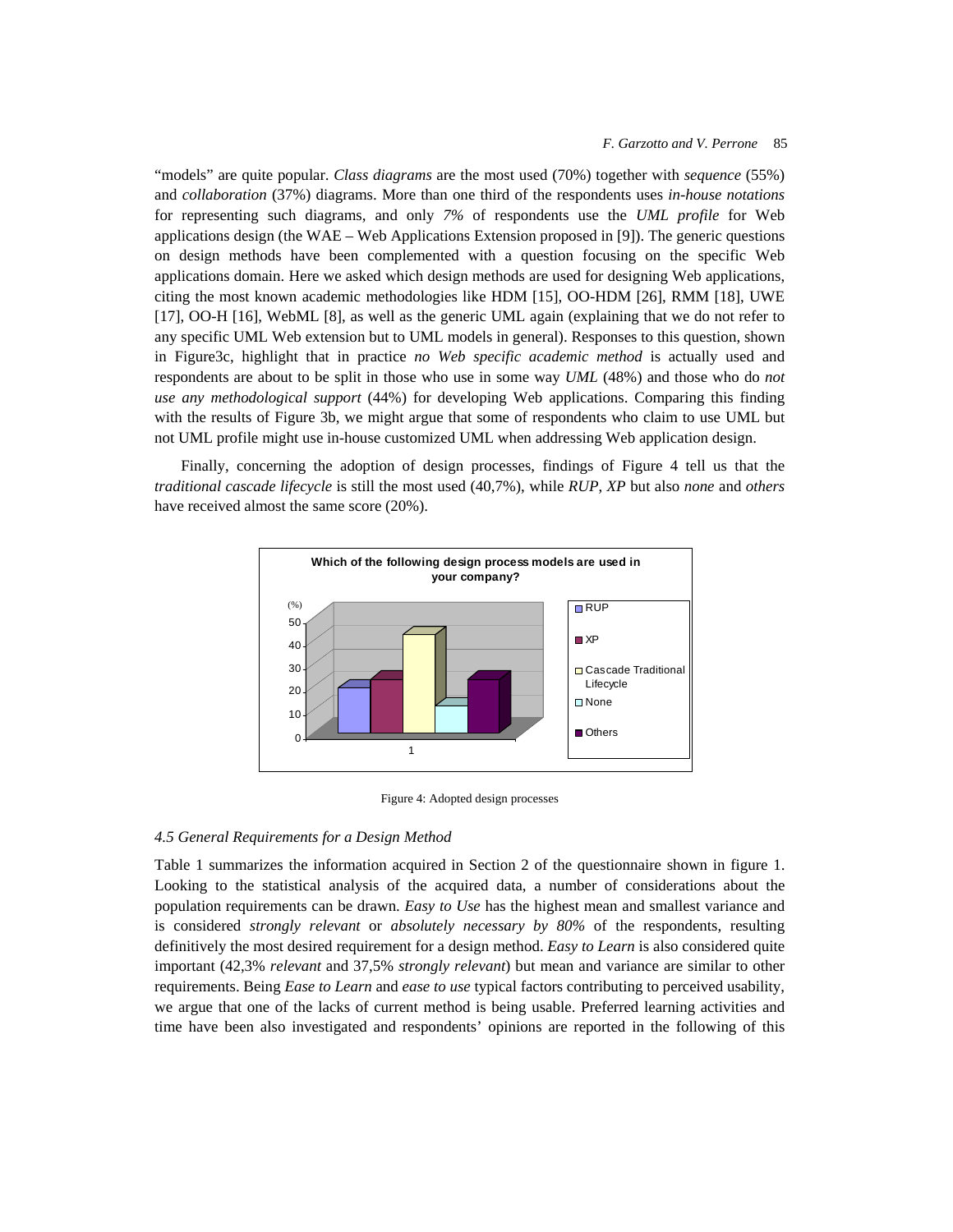section. *Support for Iterative and Incremental Design Lifecycle* is considered the second most important trait of a design method showing as respondents look for methods which can support them along the overall development process. Concerning *Case Tools* and *Documentation,* respondents consider both of them desirable but their means and variances show that respondents do not consider them being fundamental.

Matching the statistics on the acquired data with the information collected in the focus group sessions, we have drawn some additional considerations on the observed phenomena.

|                                                                  | Mean &<br><b>SD</b> | Not Relevant Relevant<br>at all |       | Strongly<br>Relevant | Absolutely<br>Necessary |
|------------------------------------------------------------------|---------------------|---------------------------------|-------|----------------------|-------------------------|
| Project Management Support                                       | 2,77<br>0,85        | 3,8%                            | 38,5% | 34,6%                | 23,1%                   |
| Process Customization                                            | 2,80<br>0,94        | 4,0%                            | 44,0% | 20,0%                | 32,0%                   |
| Ease to Learn                                                    | 2,65<br>0,78        | 3,8%                            | 42,3% | 38,5%                | 15,4%                   |
| Ease to Use                                                      | 3,22<br>0.63        | 0,0%                            | 20,1% | 48,1%                | 32,8%                   |
| <b>Fast Prototyping</b>                                          | 2,84<br>0,67        | 0,0%                            | 32,0% | 52,0%                | 16,0%                   |
| <b>CASE Tools Support</b>                                        | 2,38<br>1,00        | 23,1%                           | 30,8% | 30,8%                | 15,4%                   |
| Support for Iterative and<br><b>Incremental Design Lifecycle</b> | 3,19<br>0,88        | 3,8%                            | 19,2% | 30,8%                | 46,2%                   |
| Documentation Support                                            | 2,92<br>0,73        | 0,0%                            | 30,8% | 46,2%                | 23,1%                   |
| Be a Standard                                                    | 1,50<br>0,80        | 65,4%                           | 23,1% | 7,7%                 | 3,8%                    |

Table 1: General requirements for a design method (see also figure 1): Summary results

*Case Tools Support* presents the highest variance. A possible explanation for this finding can be found in the considerations reported in "We speak different languages... but we need to cooperate" paragraph in the paper section 3. During the analysis activities, practitioners desire a design method enabling them supporting early reasoning about the system to be by means of un-formal, lightweight, partial, fast to draw and non-technical models. In this perspective, practitioners may consider "paper and pencil" (expression used by some of our interviewees) the most suitable design tool, thus a software tool (as defined in our questionnaire) is not needed. Moving towards implementation, models usually become more formal and complete so that large design documents are usually produced to feed the implementation activities. From this perspective, a support tool may be considered a necessary complement of a design method. However, neither the respondent roles not their background appear to influence their opinion, since no statistical relevance has been found applying the Mann-Whitney U Test (two-tailed probability above 0,6)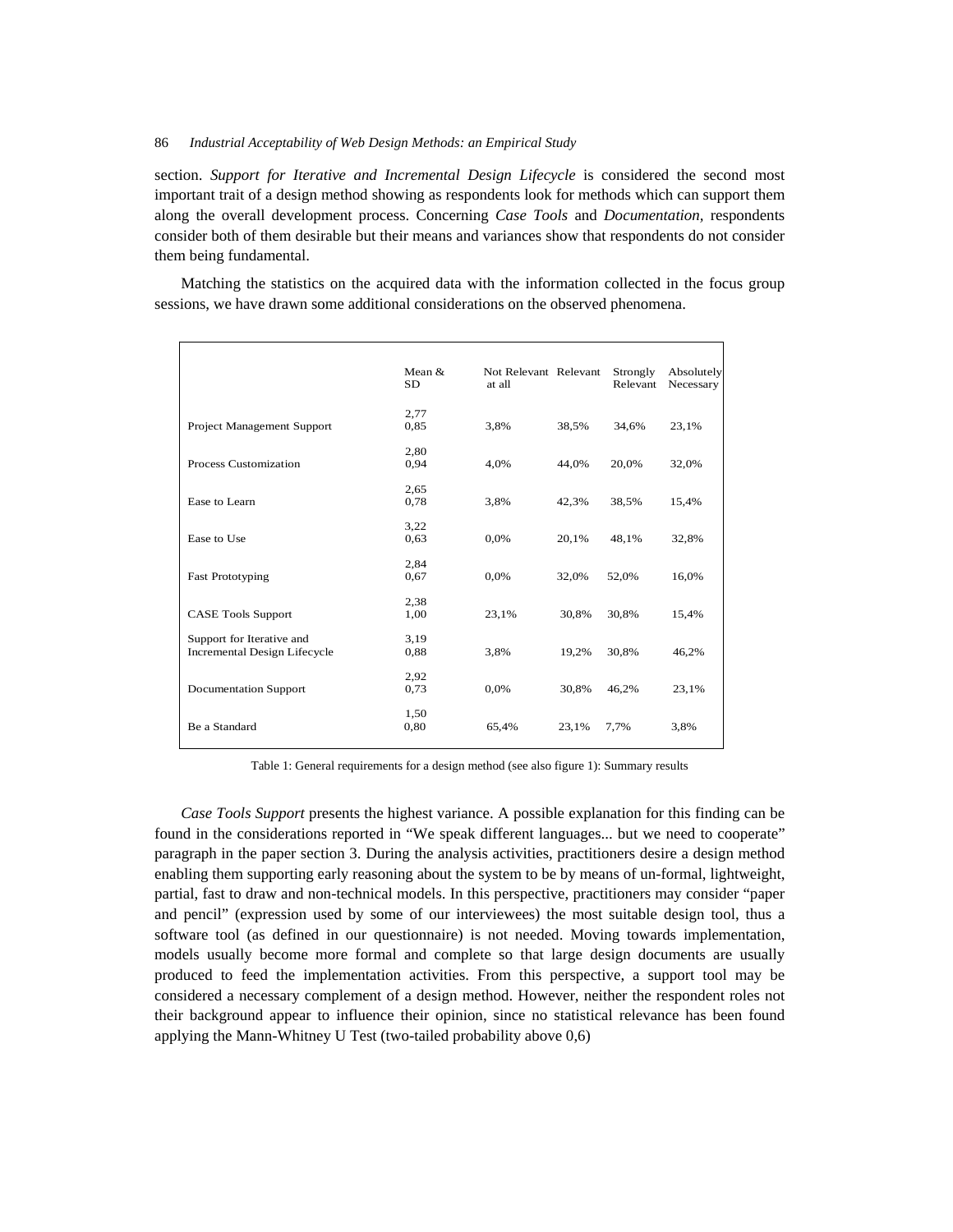*Process Customization* and *Fast Prototyping* are both considered desirable features but respondents' opinions are less uniform with the respect of the other ones. Finally, concerning negative answers, interesting is to point out that the investigated segment of practitioners does not consider *Being a Standard* an important trait of design method as it is clear by the fact that 64,5% of respondents consider it *Not relevant at all* and by its overall mean and variance.

*Documentation Support* is considered a *strongly relevant* complement by most of the practitioners but in the focus groups we noticed uncertainness about its actual purpose. In particular, respondents are divided among those who would use it to learn the method and those who consider it as a reference document to be used run-time once the method's basic elements have been learnt. Yet, most of them would prefer to avoid referring to the documentation in order to use the method revealing it as a component that is needed but not necessary.

An additional set of useful indications emerges from the analysis of the answers to detailed questions (see sample in figure 2) concerning each specific characteristic. No significant relationships have been found in general between these results and the respondent's role and background as shown by the Mann-Whitney U Test that presents a two-tailed probability usually above 0,8.

*Project management support*: among the project management activities considered *important to be supported by a design method*, respondents answer, on an average of three preferences per case, that *Time Planning* (73,1% ±9,6% with CI=95%), *Change Management (76.9%* ±9% with CI=95%*)*  and *Configuration Management* (76.9%  $\pm$ 9% with CI=95%) are the most relevant.

*Easiness of learning:* the gathered responses show that the  $69,2\%$  ( $\pm 10\%$  with CI=95%) expects to spend *between two and four weeks* (on the whole) learning a design method, *19,2%* prefers spending *at most one week*, and *11,5%* can afford spending *more than four weeks*. These data confirm our hypothesis that respondents expect that a considerable amount of time may be needed to learn a method and they are conscious that they need to invest such a time. Concerning the desired type of training, most of respondents (*50*±10% with CI=95%) desire courses with *theory and practical* components provided as either *mentoring courses* (*46,2±10,8%* with CI=95%), that is, courses involving side-by-side expert support or *online Web courses* (*33,33±10,2%* with CI=95%).

*Easiness of use:* among the characteristics that make a design method easy to use, most of respondents consider of primary importance the *availability of guidelines and patterns* (*70±9,2%* with CI=95%). *Flexibility* is also considered a high priority for a design method (*65±10,3%* with CI=95%) reflecting the fact that, in the Web field, practitioners generally face projects with very different characteristics.

*Fast Prototyping:* almost all the respondents consider fast prototyping as a powerful means for *validating requirements* ( $88,5\pm6,9\%$  with CI=95%) and half of them ( $51\pm10,8\%$  with CI=95%) considers it useful for *design validation,* while a minor number of respondents believe it can be used to gain a *rapid client satisfaction* (*40±12%* with CI=95%). Respondents were also asked *"After each iteration, which type of "delivery" is considered more effective"* between *Evolutionary* and *Throwaway prototypes.* The former results the preferred type of delivery  $(81,6\pm8,4\%$  with CI=95%) pointing out that practitioners look at effectiveness mostly from the costs point of view. Crosstabulating this outcome with the previous one it comes out that all (*100%*) the respondents who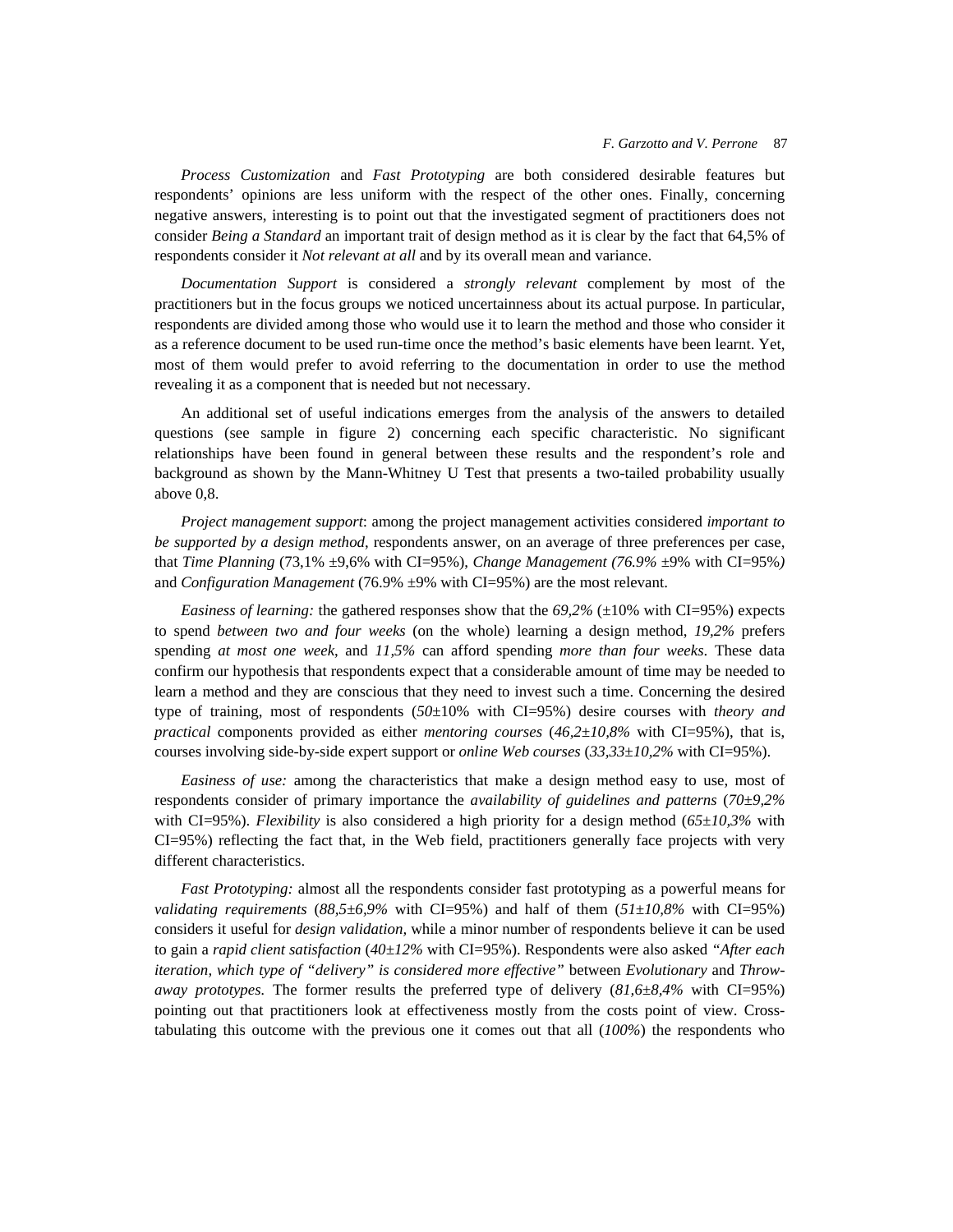consider more effective a throw-away prototype vote *"validating requirements"* as the unique motivation for fast prototyping. Moreover, this segment is also the majority (*78,6±8,9%* with CI=95%) of those who consider *"validating requirements"* as the sole motivation. On the basis of these results, we can argue that for the most part of our interviewees a throw-away prototype is considered effective when it is used to support the requirements activities, while an evolutionary one is preferred when moving towards implementation.

### *4.6 Requirements for Design Documentation*

|                     | Mean $\&$<br><b>SD</b> | Not Relevant Relevant<br>at all |       | Strongly<br>Relevant | Absolutely<br>Necessary |
|---------------------|------------------------|---------------------------------|-------|----------------------|-------------------------|
|                     | 2,54                   |                                 |       |                      |                         |
| HandBook            | 0.93                   | 11,5%                           | 42,3% | 26,9%                | 19,2%                   |
|                     | 2,85                   |                                 |       |                      |                         |
| User Guide - Manual | 0.91                   | 7.7%                            | 26,9% | 38,5%                | 26,9%                   |
|                     | 2,27                   |                                 |       |                      |                         |
| Cookbook            | 0.98                   | 23.1%                           | 42,3% | 19.2%                | 15,4%                   |
|                     | 2,76                   |                                 |       |                      |                         |
| Book                | 1,07                   | 16,0%                           | 24,0% | 28.0%                | 32,0%                   |
|                     | 2,88                   |                                 |       |                      |                         |
| On-line Hypermedia  | 0.97                   | 11,5%                           | 19,2% | 38,5%                | 30,8%                   |

Table 2 summarizes the main findings concerning documentation support.

Table 2: Summary results on desired documentation types.

The results highlight that *online hypermedia* and *User Guide* are the preferred forms of documentation, presenting the highest means and being marked as *absolutely necessary or strongly desired* by two third of our practitioners. In contrast, *cookbook* has received the highest percentage of *not-desired* marks and lower values for *strongly desired* and *absolutely necessary* than the other forms of documentation. *Book* presents the highest variance although *absolutely necessary* has collected more votes than the other ranks. We do not have a clear explanation for these statistics, we can only argue that it may depend on the personal experience of the respondent with using book for learning/using design methods.

Regarding the expected sizes, in terms of amount of pages for each proposed documentation type, responders' preferences are:

*Handbook*: 5-10 pages 19%; 10-20 pages 70%; more than 20 pages 11%.

*User Guide Manual*: 40-50 pages 33%; 50-80 pages 37%; more than 80 30%

*Cook Book*: 10-20 pages 35%; 20-40 pages 42%; more than 40 pages 42%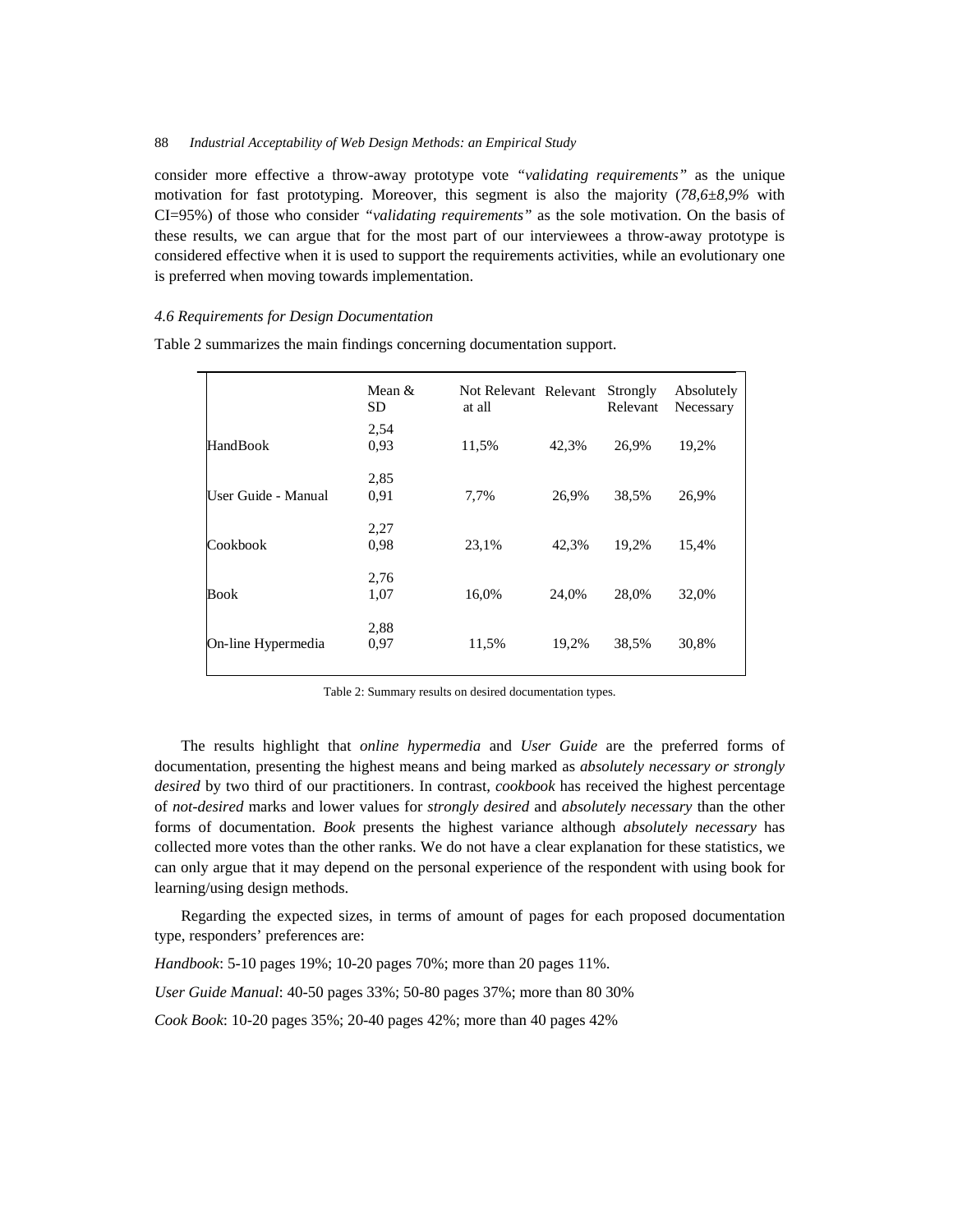#### *Book*: 70-100 pages 33%; more than 100 pages 67%

### *On-line Hypermedia*: 20-40 pages 59%; more than 40 pages 41%

A further consideration can be done by cross-tabulating these data with the previous documentation preferences. Concerning User Guide/Manual, respondents who answer they do not desire this kind of documentation generally expect its size being more than 80 pages pointing out that huge manuals may (not surprisingly) scare practitioners (correlation 0.5,  $p<0.01$ ). On the other hand, no significant correlation (<0.2) emerges between the expected size of *book, cookbook* and *handbook* and respondents' opinions about their usefulness.

### *4.7 Requirements for Support Tools*

Support tools are considered important complements for a method as shown by the results acquired in section 2 where only 23% of respondents consider it *not relevant*. However, the focus group sessions have clearly pointed out that different practitioners have different expectations about tools features and characteristics. Section 4 investigated what features and aspects of a CASE tool are considered more important by our respondents. Table 3 summarizes the main findings regarding this investigation.

|                                                | Mean &<br><b>SD</b> | Not Relevant Relevant<br>at all |       | Strongly<br>Relevant | Absolutely<br>Necessary |
|------------------------------------------------|---------------------|---------------------------------|-------|----------------------|-------------------------|
|                                                | 2,65                |                                 |       |                      |                         |
| Flexible models management                     | 0,73                | 3,8%                            | 38,5% | 46,2%                | 11,5%                   |
|                                                | 2,54                |                                 |       |                      |                         |
| Code derivation                                | 0,89                | 19,2%                           | 15,4% | 57,7%                | 7.7%                    |
|                                                | 3,16                |                                 |       |                      |                         |
| Model versioning                               | 0.73                | 4,0%                            | 8,0%  | 56,0%                | 32,0%                   |
|                                                | 2,23                |                                 |       |                      |                         |
| Semiautomatic generation of prototypes         | 0,80                | 19,2%                           | 42,3% | 34,6%                | 3,8%                    |
|                                                | 2,81                |                                 |       |                      |                         |
| Integration with methodology design activities | 0,68                | 0,0%                            | 34,6% | 50,0%                | 15,4%                   |
|                                                | 2,36                |                                 |       |                      |                         |
| Multiple view of the same design artifact      | 1,02                | 20,0%                           | 44,0% | 16,0%                | 20,0%                   |
|                                                | 1,96                |                                 |       |                      |                         |
| MS-Windows look and feel                       | 0,94                | 42,3%                           | 23,1% | 30,8%                | 3,8%                    |
|                                                | 2,77                |                                 |       |                      |                         |
| Semi-automatic derivation of documentation     | 0,93                | 11,5%                           | 23,1% | 42,3%                | 23,1%                   |
|                                                | 3,31                |                                 |       |                      |                         |
| Consistency check                              | 0,91                | 3,8%                            | 19,2% | 19,2%                | 57,7%                   |

Table 3: Requirements for a design tool

From the gathered responses, the most desired features for a tool are definitively *Consistence check* and *Model Versioning*. It is clear that users considered them important tasks in the design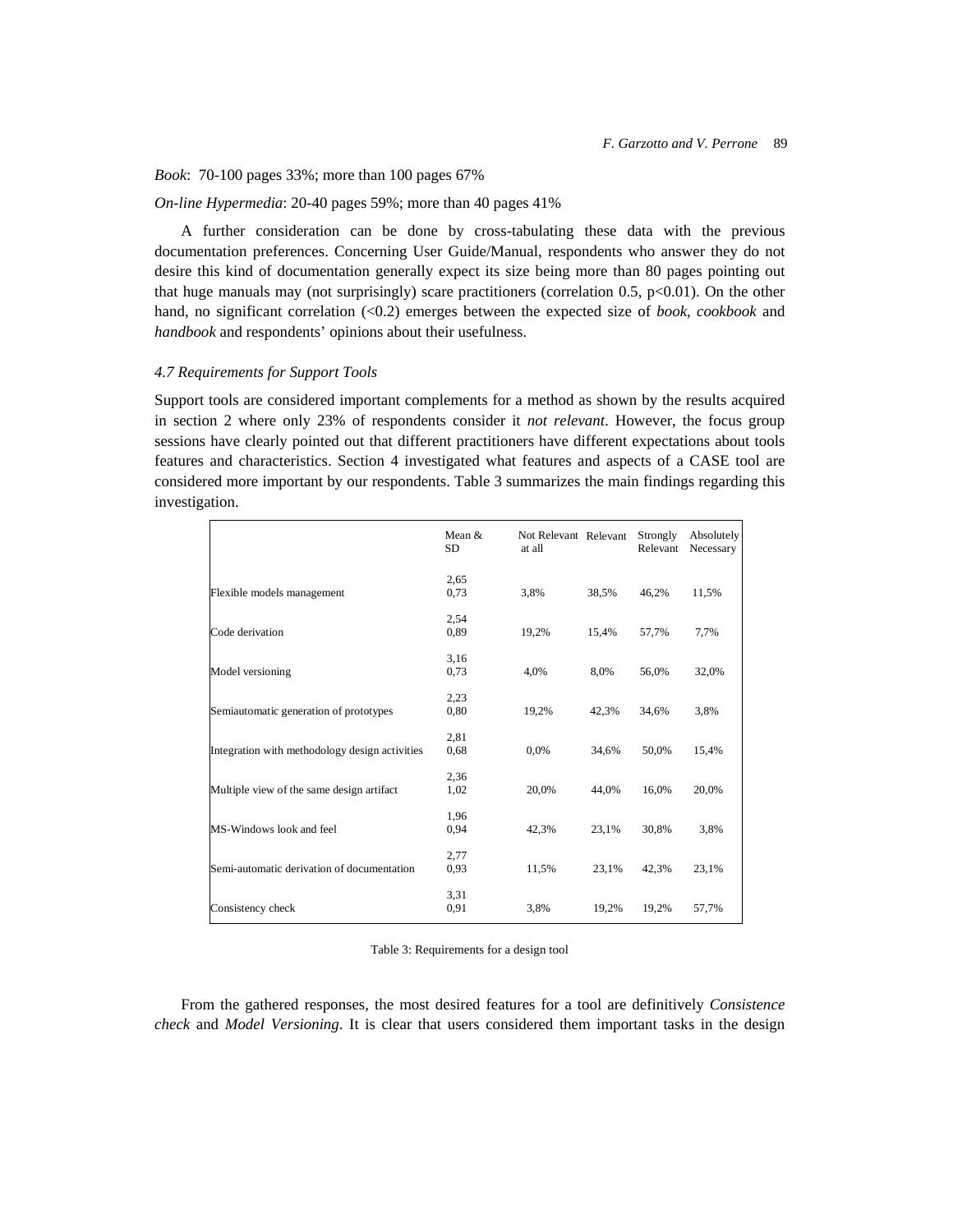activities, and, drawing on the discussion achieved in the focus groups, it is clear that practitioners highly expect these tasks being almost completely carried by a software tool. Practitioners consider them both tedious and highly sensitive and a software tool is viewed as more reliable for executing them. Looking to *not relevant aspects*, it can be noticed as *MS-Windows Look And Feel* receives the highest percent for the *Not relevant at all* rank and the lowest one for the *Absolutely necessary* rank. *Semi-automatic generation of documentation* and *prototype* have collected variable opinions likely for the same considerations reported in the paper section 4.5 and concerning the use of design methods with respect to the analysis and implementation phases. *Multiple views of artifacts* is the feature with highest standard deviation probably because it can be considered the most sophisticated among the investigated set so that some respondents might have not been familiar with it.

Finally, cross-tabulating respondents' opinions about *motivations for fast prototyping* with their ranks concerning these two features some further considerations can be argued. Most of respondents (*71.3±9.2%* with CI=95%) who rank *Semi-automatic derivation of prototype* between 1 and 2, in the equivalent Likert scale, would like to use the prototype for requirements validation, while a significant percent (68.1±9.4% with CI=95%) of those who rank it between 2 and 4 consider *design validation* the most important motivation for fast prototyping. Moreover, in both cases the Mann-Whitney U Test presents a two-tailed probability p<0.1 strengthening the evidence of a relationship between respondents' orientation concerning design methods (and their tools) and prototyping. Combining these results with the related ones discussed in paragraph 3.5, it can be argued that respondents are divided between those who consider design methods mostly as a reasoning tool to be used in the early stage of the development process, and those who expect to produce models that can be used throughout the overall development process up to the implementation activities where models should be transformed in software skeleton (evolutionary prototype).

## **5 Lessons learned**

Findings reported in sections 3 and 4 mostly represent the point of view of the practitioners involved in the field. We have tried to keep the analysis as much objective as possible although some of the provided interpretations may have been influenced by our experience and background. On the other hand, in this section we summarize our reflections on the results achieved in our study expressing them in terms of lessons learnt.

### **Lesson 1: A holistic view for design methods is needed**

The key lesson emerged from our study is that in order to be accepted and used in an industrial environment, a design method per se is not enough. We should adopt a "holistic" view of design methods, looking at them within the *organizational context* in which they have to work, and in the context of the *overall development cycle*. In this perspective, a design method should be integrated with features that support the various activities directly or indirectly related to design. Thus the ideal companions of a design method are an accurate *documentation,* a *training* strategy, and a set of *tools*. Tools should provided the needed functionalities to support authoring of design specifications, mapping from design to *prototyping and implementation, design documentation delivery*, and *project management.*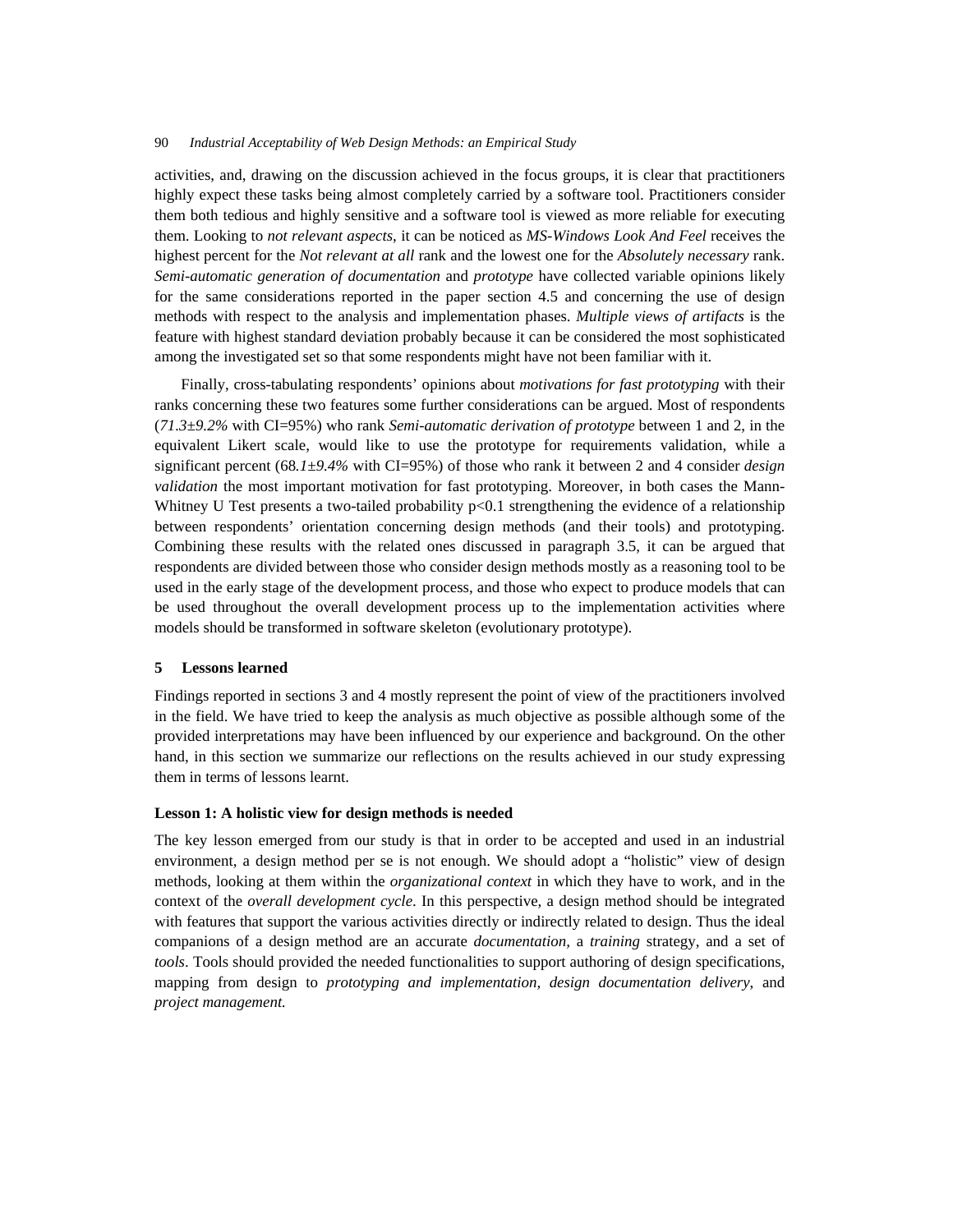### **Lesson 2: A design method should be easy to learn**

One of the most important characteristics that industry people have identified for a design method is *learnability -* a fundamental component for the non-functional-requirement usability. Professionals do not have time and resources to invest for learning new cumbersome methods. Our findings suggest that practitioners require learning and starting up to use a method in no more than 4 weeks. One of the success factors of the "Entity Relationship" method (probably the most successful conceptual design method ever) stems from the fact that it is very easy to transmit its basic concepts. Our study also suggests that theory and practical courses combined with mentoring courses (better if including hands-on activities carried on side by side with an expert) are the preferred training activities.

#### **Lesson 3: A design method should compromise between richness and simplicity**

To improve learnability (and, more generally, *usability*) design methods should find a compromise between richness and simplicity, trying to balance completeness and expressive power of their modelling primitives with intuitiveness, and supporting some evidence of their utility for representing different features of real applications. A possible way to achieve this compromise could be to deliver *multi-version* design methods, made of a "basic kit" and an "advanced kit". The basic kit should provide a set of basic, easily understandable modelling primitives and a "reference" design process loose enough to be easily integrated in different contexts. It should be learned relatively easily (2-5 days) and almost immediately applied for designing relatively simple applications. The advanced version should address more sophisticated design needs and offer more sophisticated tools for customizing the model and the process (see also Lesson 5). The advanced version should be learnt after the basic features are fully digested, and used to design complex application features. The survey results also show that it is unlikely that practitioners fully adopt a method as it is (see paragraph 4.4). In this light, the "basic kit" should address the key aspects of Web design and convince practitioners of the potential advantages of adopting the method even in case they would use a customized version of it.

# **Lesson 4: A design method should be "multi-lingual"**

Moving from the early design phases to design for implementation, different design problems are faced and different professional profiles are involved. Accordingly, the purpose of a design method varies progressively from a user oriented reasoning tool to a system oriented specification language. A design method aiming to address multiple phases should therefore offer a variety of languages – different concepts, notations and guidelines – tailored to address different targets and different design issues. Each language should allow designers with different backgrounds to "speak their own language", that is, the one that better fits with the way they currently (in the context where the method should be introduced) represent and talk about design solutions. On the other hand, a design model should enhance the communication among members of the multidisciplinary design team throughout the various development phases. In this respect, guidelines on how to pass from a "version" of the design to another one should be provided. Moreover, tools should embody functionalities to support such a translation and to keep the different models coherent with one another.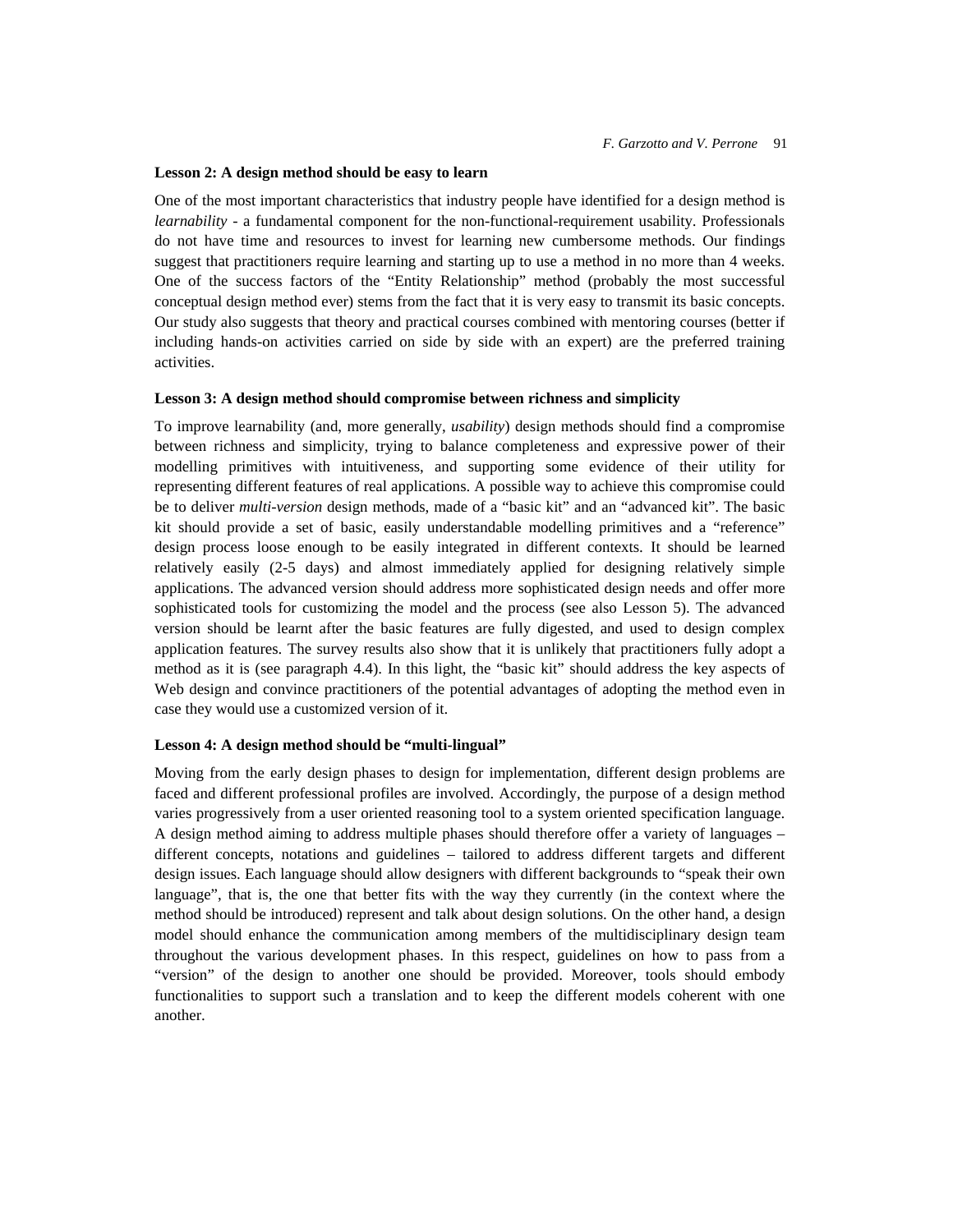#### **Lesson 5: A design method should be modular and scalable**

Design methods must face the so called "organizational inertia [20], i.e., the tendency of organizations to stick to tried-and-true methods. If a design method requires to be adopted "all or nothing", it may impose drastic changes in the proven practice of a company and it may seriously compromise its chances of adoption. In contrast, if a design method can demonstrate its advantages even if partially employed, it may have better chances of acceptability. A smooth, progressive introduction of a method can convince practitioners of the value of the overall method and create appetite for a complete adoption. For these reasons, a design method should be *scalable* and *modular.* It should include different autonomous components (see also lesson 3) that can be adopted individually (i.e., independently from the others) and easily mapped to the current development practice of an organization.

### **Lesson 6: A design method should be flexible and customizable**

No matter if a design method is fully or only partially adopted (see lesson 4), designers should be allowed to use it in multiple possible ways. A design method should offer means to customize its modelling primitives and to personalize the design process, according to the current style of work, the design concepts already in use in an organization, or the specific characteristics of the application being developed. The need of easily customizable methods has been also confirmed by the survey whereby the fact that most of practitioners use ad-hoc methods or adapt existing languages – e.g. UML – to address their needs. We believe that, referring to lesson 3, practitioners may only adopt a core set of concepts and ideas integrating them with their current practice and customizing them on the basis of their company or even project specific needs. Methods should thus be enough flexible to accommodate this custom.

### **Lesson 7: A design method should provide "patterns"**

By offering pre-packed modelling solutions or activities skeletons for recurrent design situations, patters help designers to understand how to solve specific design problems, how to use the design concepts of a method, or how to carry on a design task, thus making the design activity easier and more effective (especially for newcomers). In addition, a design method should include some guidelines on how to map design solutions at a given level to design specifications at a lower level of abstraction while moving from analysis towards implementation. The "rules" of the E-R model that describe how to map E-R diagrams into relational tables are a good example where this principle is applied. Tools should support such mapping as much as possible relieving designers from this tedious task and ensuring consistence among the different levels.

### **Lesson 8: A design method should be complemented by high quality documentation**

Accurate documentation is crucial for making a design method easy to learn (see lesson 2) and easy to use in an industrial setting. A recurrent deterrent for adopting a new methodology is the lack of business-oriented documentation being most of academic methods documented only through scientific papers. Our study points out that the preferred supports are well structured online documentation (probably because it can be easily accessed), followed by agile user guides and manuals, and that richness of examples, case studies, and lesson learned are perceived as an important content in all forms of documentations.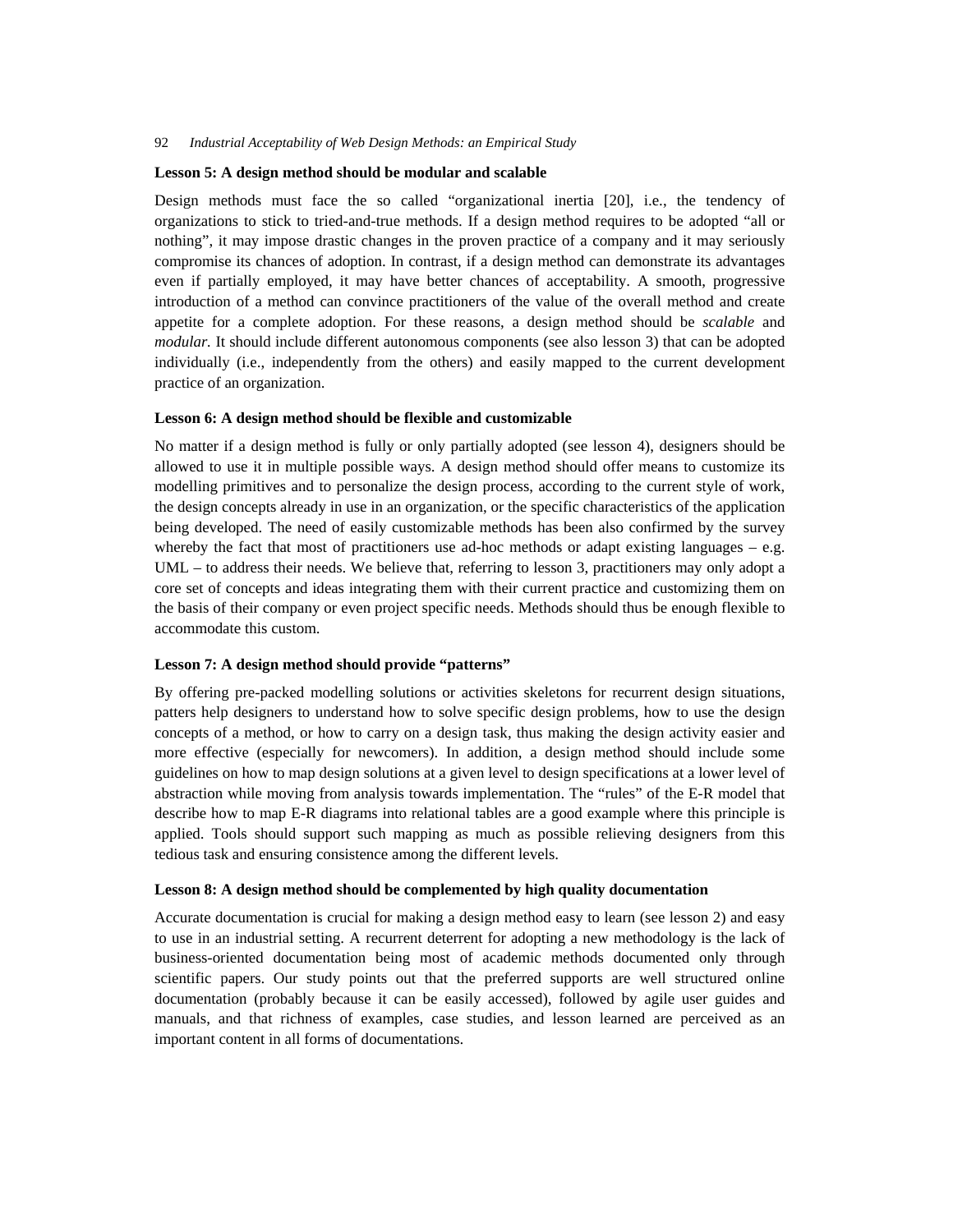### **Lesson 9: A design method should be complemented by various kinds of support tools**

An industrial project is unlikely to adopt a method that lacks of appropriate support tools. Our study highlights that industry demands *four* main categories of functionality and have some specific requirements for each of them. *Authoring tools* are needed to support not only design specification but also brainstorming and reasoning activities. Some desired features of an authoring tool are: support for multiple views of the specification schemas (e.g., at different levels of details, across different design perspectives), versioning, support for switching among different design schemas, consistency check. *Specification derivation tools* are needed to produce high quality professional documentation (which usually requires more information than just a set of diagrams or formal specifications) by providing specific facilities like configurable documentation templates. *Code derivation tools* allow the production of code skeletons and portions of the final code, speeding up the implementation process. *Fast prototyping* tools are needed to create (automatically or semiautomatically) "quick&dirty" or evolutionary prototypes from a set of design specifications. In addition, prototyping tools should support traceability, helping to take under control the impact of requirements changes into design solutions.

# **Lesson 10: What kind of prototype better suits practitioners depends on what development phase it has to be used in**

Derivation of prototypes from design models is a highly desired requirement. Tangible, interactive, visual artefacts create a "look&feel" effect which can be impressive for customers, and useful for discussing requirements and preliminary design decisions with non technical stakeholders. In this phase, when the change rate is still high, practitioners require to derive prototypes from design specification quickly and with little effort. To this end, throw-away prototype are considered more suitable since they do not require a rich and complete design being defined, do not need technology decisions being taken, and requires less effort to be produced. Moving towards implementation, design models are naturally enriched with details, implementation decision are taken and the chance rate lowers. In this light, having prototypes that can evolve towards implementation skeletons is considered more appealing even if it may require some extra effort.

# **6 Conclusions and Final Remarks**

In this paper we have discussed the results of an empirical study aimed at gaining a deeper understanding of the factors, obstacles and incentives that prevent, or contribute to, the acceptability and adoption of design methods by the industrial world. As discussed in several field studies and in various scientific events, the problem of overcoming the hurdle of acceptability is a priority that the Web engineering community still needs to tackle. This issue is even more important considering that, from the technical point of view, most of the existing methods have achieved high level results and have demonstrated to embody the needed functionalities to build high quality Web systems. A thorough analysis of non-functional requirements of design methods per-se including usability, modularity, scalability, and customizability, and of support documentation and tools may help to uncover the issues that are hampering current methods in overcoming the hurdle of acceptability by the practitioner community. Although we do not pretend to consider the achieved results an exhaustive analysis of all the possible non-functional requirements, they provide a significant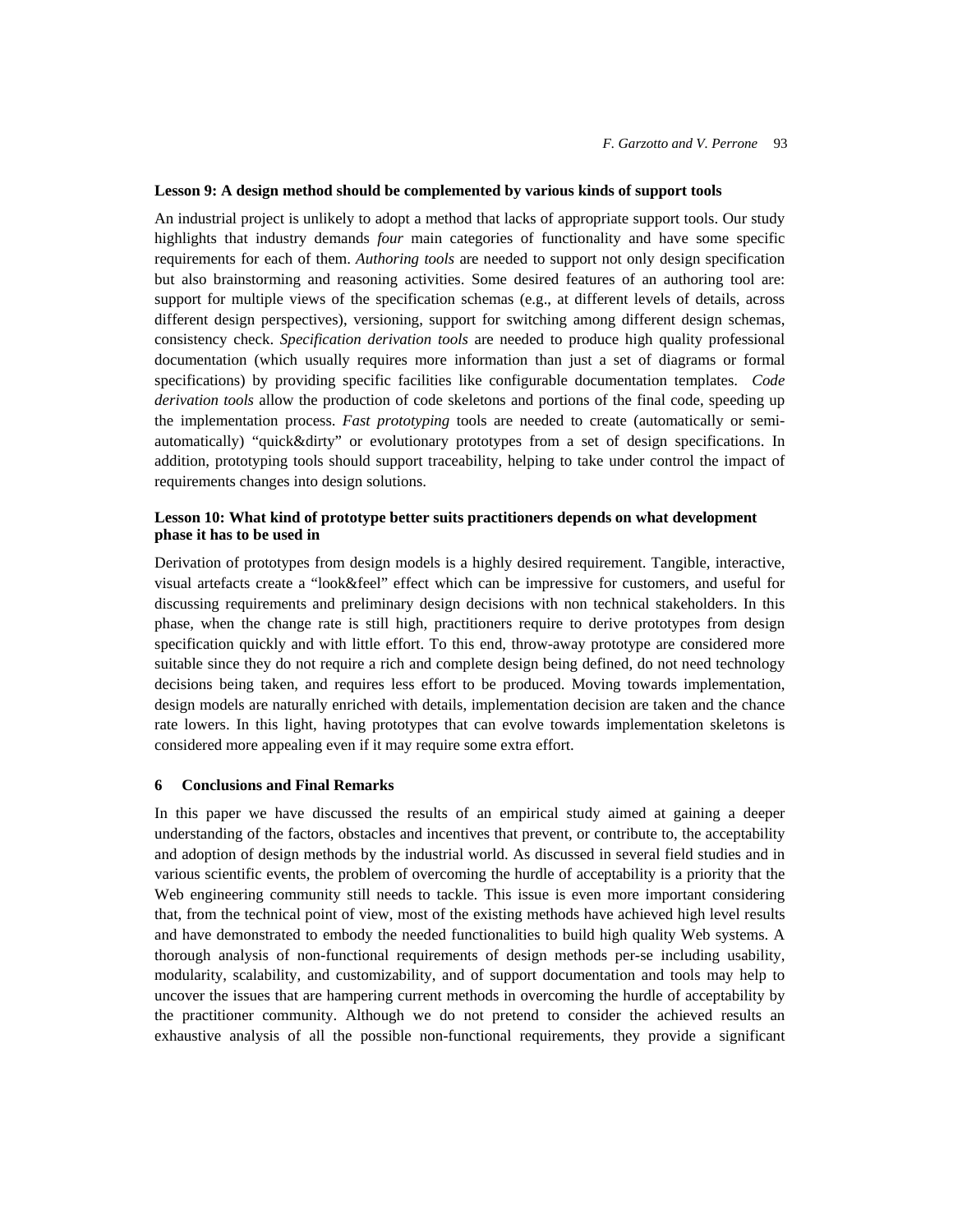collection of information and data that scientists or firms, involved in the definition of design methods, can use to get their works closer to the practitioners' expectations. They provide guidelines on how to improve the quality, as perceived by the practitioners, of design methods and related support documentation and tools and ultimately may contribute to improve the chances of achieving a successful "technology transfer" for design methods.

Some of the results of our study may be generalized to refer the broader field of software development methods in general. In this attempt the reader should consider that in our study we have targeted practitioners involved in the development of Web systems thus the results reflect the inclination of this specific sector. The specific characteristics of a Web system development process [27,28] may have influenced the respondents' opinions. However, we believe that, having our analysis focused on "non functional" aspects of design methods, most of the factors lowering the acceptability chances for academic design methods in general can be related to the reasons we discuss in the paper.

Finally, from the several discussions we had with practitioners and from some data gathered from the questionnaire, a lack of motivation for using design methods specific for Web applications arose. A reflection about this aspect led us to a further consideration the Web engineering community should probably take into account for defining the future research and dissemination strategies. The lack of awareness about web development methods surfaced in the study may be explained by the fact that most of the practitioners are not aware that developing a web application is different from developing other software products. This lack leads them to the adoption of existing development methods ad-hoc adapted to cope with the Web system's peculiarities. Thus practitioners do not see the advantage of learning and using Web specific design methods versus using a generic method they already know. We may conclude that, for achieving a larger acceptability of its methodological results, the web engineering community should not only try to improve the quality of their methods along the directions we have identified, but may also need to communicate more effectively that developing web applications has some peculiarities which make Web specific methods potentially more effective than adaptation of generic methods.

### **Acknowledgments**

The authors are grateful to Mauricio Sansano, who carried on the preliminary version of the survey, the partners of projects UWA, V-NET5, OPENDRAMA, MODA-ML, MEDINA, DICE and VICE for the time they spent with us in the focus group sessions, and all the practitioners who participated to the survey.

#### **References**

- 1. Blalock, H., Social Statistics (2nd Edition), McGraw-Hill, New York, 1972
- 2. Baresi, L., Garzotto, F., Paolini, P., Perrone V., Hypermedia and Operation Design". UWA project Deliverable D7, 2001, available at www.uwa-project.org or at www.elet.polimi.it (Perrone's web page)
- 3. Barry, C., Lang, M., A Survey of Multimedia and Web Development Techniques and Methodology Usage. IEEE MultiMedia, v.8 n.2, 52-60, 2001.
- 4. Booch, G., Jacobson, I., Rumbaugh, J., The Unified Modeling Language User Guide. The Addison-Wesley Object Technology Series, 1998.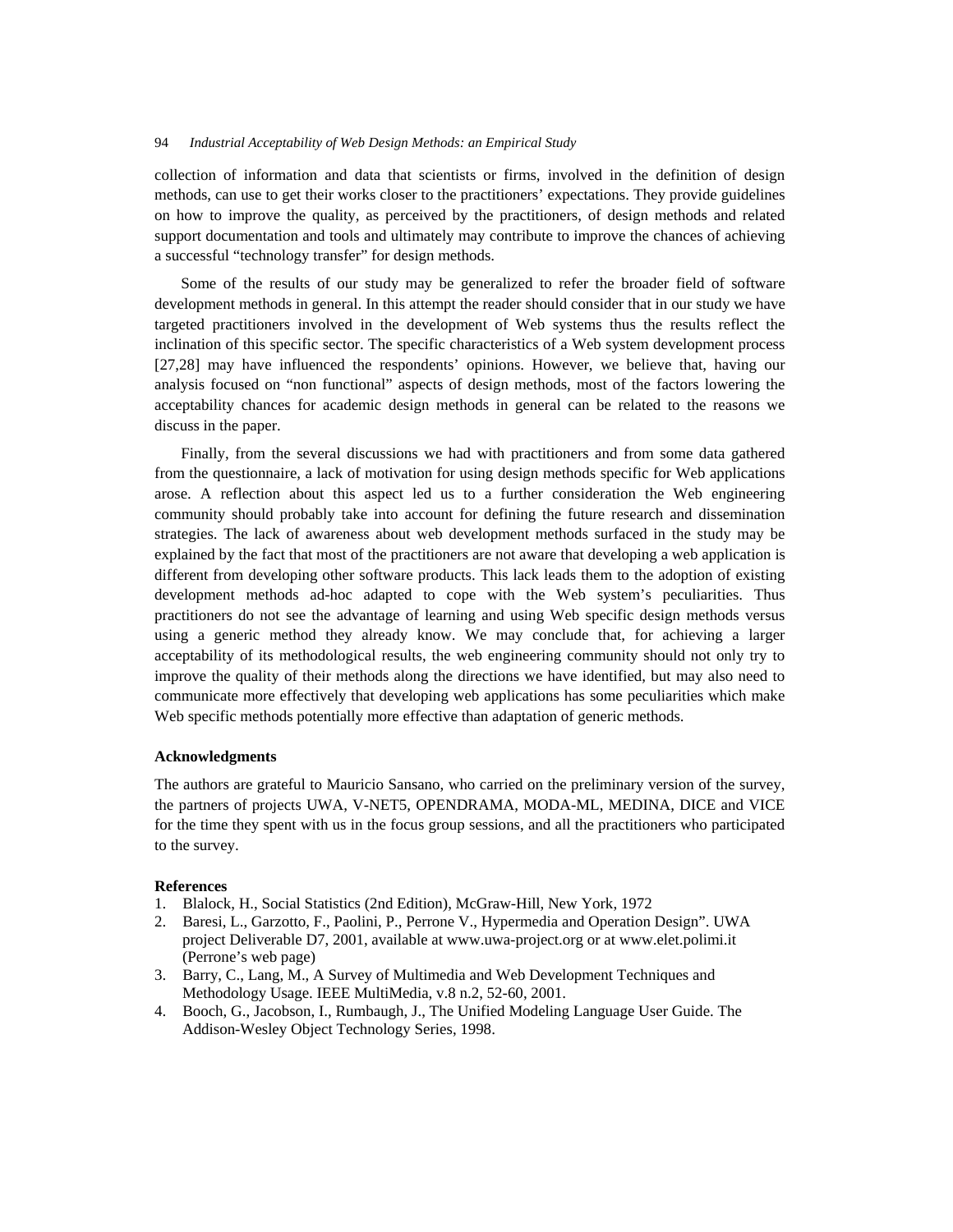- 5. Britton, C., Jones, S., Myers, M. and Sharif M., A Survey of Current Practice in the Development of Multimedia Systems. Information and Software Technology, vol. 39, no. 10, pp. 695-705, 1997.
- 6. Brown G., Low Response Rate and their Effects on Survey Results. In proceedings of the 28th National Conference of the Market Research Society, Adelaide, Australia, 3-6 October, 1999.
- 7. Carrol, John M., Scenario-Based Design; New York, John Wiley & Sons, 1995.
- 8. Ceri, S., Fraternali, P., Bongio, A., Web Modeling Language (WebML): a modeling language for designing Web sites. In proc. of the 9th World Wide Web Conference (WWW9), Amsterdam, 2000
- 9. Conallen, J., Modeling Web Application Architectures with UML. Communications of the ACM, 42:10, pp. 63-70, 1999.
- 10. De Troyer, O., Leune, C., WSDM: A User-Centered Design Method for Web Sites. In proceedings of the 7th International World Wide Web Conference, Elsevier, 1998.
- 11. Eisenhardt, K., Building theory from case study research, Academy of Management Review, 14, 4, 532-550, 1989.
- 12. Engels, G., Groenewegen, L., Object-oriented modelling: a roadmap. In A. Finkelstein, editor, "The Future of Software Engineering", Special Volume published in conjunction with ICSE, 2000.
- 13. Fitzgerald, B., An Empirical Investigation into the Adoption of Systems Development Methodologies. Information & Management, Vol. 34, pp. 317-328, 1998.
- 14. Gamma, E., Johnson, R., Helm, R., Vlissides, J., Design Patterns: Elements of Reusable Object-Oriented Software. Addison Wesley, 1995.
- 15. Garzotto, F., Paolini, P., Schwabe D., HDM A Model-Based Approach to Hypertext Application Design. ACM Transactions on Information Systems, Vol. 11, No. 1, pp 1-26, 1995.
- 16. Gómez, J., Cachero, C., Pastor, O., On Conceptual Modeling of Device-Independent Web Applications: Towards a Web Engineering Approach. IEEE Multimedia 8(2), 2001.
- 17. Hennicker, R., Koch, N., A UML-based Methodology for Hypermedia Design. Lecture Notes in Computer Science, Springer Verlag, Volume 1939, 2000.
- 18. Isakowitz T, Stohr EA., Balasubramanian P., RMM: A design Methodology for Structured Hypermedia Design. Communications of the ACM Vol.38 No8 August pp 34-44, 1995.
- 19. Jacobson, I., Booch, G., Rumbaugh, J., The unified software development process. Addison-Wesley, Reading, MA, 1999.
- 20. Kaindl, H. et al., Requirements Engineering and Technology Transfer: Obstacles, Incentives and Improvement Agenda. Requirements Engineering journal, 7(3), pp 113-123, 2002.
- 21. Kraemer, K., Dutton, W., Survey research on information systems, in Kraemer, K. (ed) The Information Systems Research Challenge: Survey Research Methods, Publishing Division,Harvard Business School, Boston, 3-57, 1991.
- 22. Kuniavsky, M., Observing the user experience: A Practitioner's Guide to User Research. Morgan Kaufmann Series in Interactive Technologies, 2003.
- 23. Lowe, D., & Webby, R., Utilisation of Process Modeling in Improving the Hypermedia Development Process. The New Review of Hypermedia and Multimedia, vol. 5, 1999.
- 24. Mason, R., Commentary on survey research on information systems, in Kraemer, K. (ed) The Information Systems Research Challenge: Survey Research Methods, Publishing Division, Harvard Business School, Boston, 59-65, 1991.
- 25. Perrone, V., Conceptual Modelling for Multi-Channel Web Applications. PhD thesis, Department of Electronic and Information, Politecnico di Milano, Italy (www.elet.polimi.it), 2004.
- 26. Schwabe, D., Rossi, G., An Object Oriented Approach to Web-Based Application Design. Theory and Practice of Object Systems, 4 (4), J. Wiley, 1998.